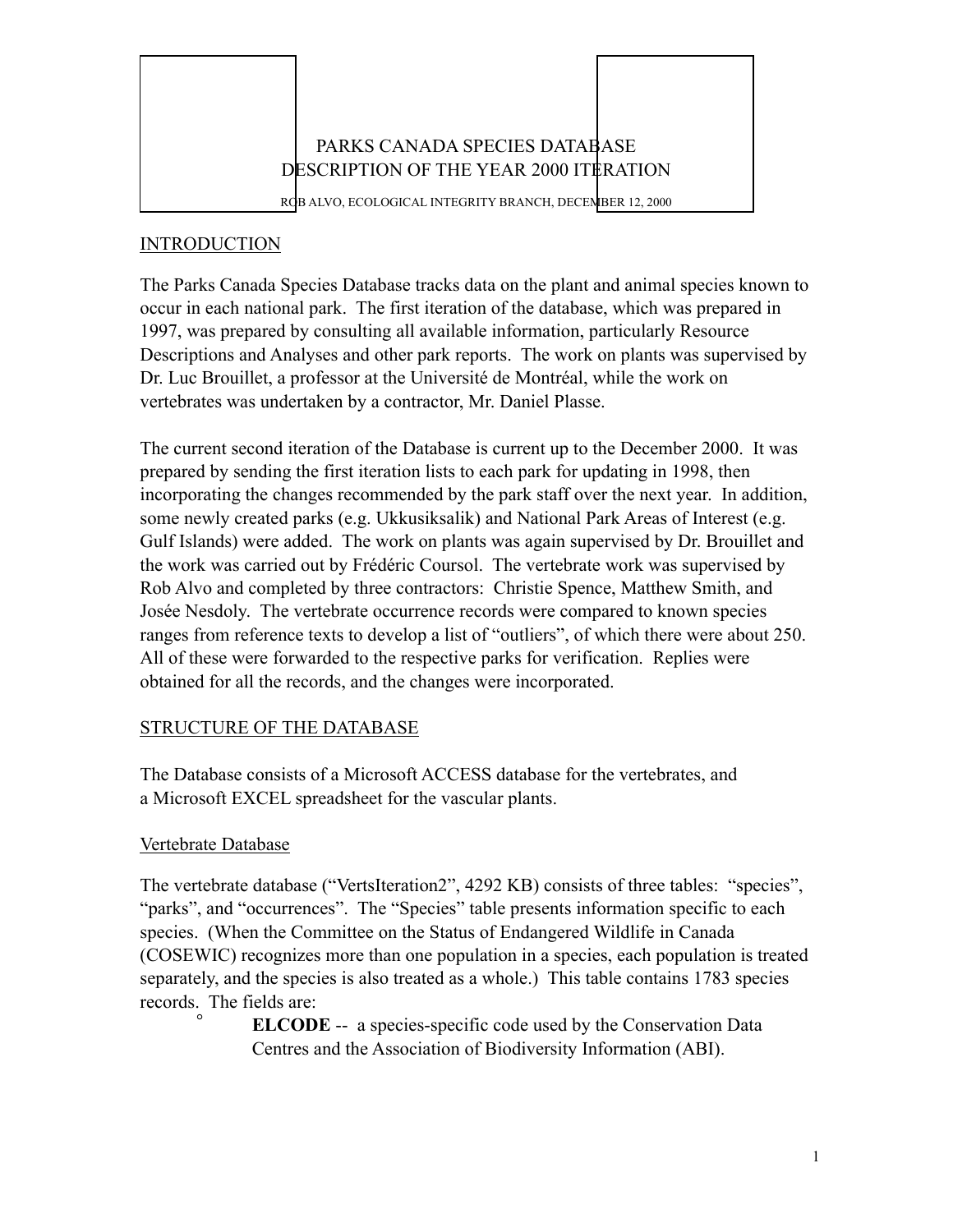| $\circ$ | <b>Latin</b> -- Latin name. These are the Latin names used by the Association of         |
|---------|------------------------------------------------------------------------------------------|
|         | Biodiversity Information . ABI generally follows the most up to date                     |
|         | literature for taxonomic purposes. For example, in the case of birds, ABI                |
|         | follows the taxonomy and nomenclature determined by the American                         |
|         | Ornithologists' Union.                                                                   |
| $\circ$ | <b>English</b> – English common name. Again, we applied the English names                |
|         | used by the Association of Biodiversity Information (ABI).                               |
| $\circ$ | French -- French common name. We used a number of sources,                               |
|         | depending on the taxonomic group.                                                        |
| $\circ$ | <b>Taxonomic Entity</b>                                                                  |
|         | $S$ -- species                                                                           |
|         | $SS$ -- sub-species                                                                      |
|         | <i>PS</i> -- population of a species                                                     |
|         | PSS -- population of a sub-species                                                       |
|         | $HYB - h$ ybrid                                                                          |
| $\circ$ | <b>COSEWIC Status</b>                                                                    |
|         | $E$ -- Endangered                                                                        |
|         | $T$ --Threatened                                                                         |
|         | SC -- Special Concern (This category was known formerly as                               |
|         | "Vulnerable", and earlier as "Rare".)                                                    |
|         | <i>NAR</i> -- Not at Risk                                                                |
|         | <i>I</i> -- Indeterminate (This category is now called "Data Deficient".)                |
|         | $XT$ -- Extirpated                                                                       |
|         | $X$ -- Extinct                                                                           |
| $\circ$ | <b>GRANK</b> -- Global Conservation Rank as determined by the network of                 |
|         | <b>Conservation Data Centres</b>                                                         |
| $\circ$ | Genus                                                                                    |
| $\circ$ | Family                                                                                   |
| $\circ$ | Order                                                                                    |
| $\circ$ | <b>Class</b>                                                                             |
| $\circ$ | <b>Taxonomic Notes</b>                                                                   |
|         | The "Parks" table presents information specific to each of the 44 parks. The fields are: |
| $\circ$ | <b>ParkName</b>                                                                          |
| $\circ$ | ${\bf ParkCode}$ – Un code de quatre lettres                                             |

- **ParkCode Un code de quatre lettres.**<br>Park type Sing of the next in aggregation
- $\degree$  **ParkArea** Size of the park in squared kms.
- $\degree$  **YearEstab** Year the park was established.
- <sup>o</sup> Lat -- Latitude
	- ° **Long** -- Longitude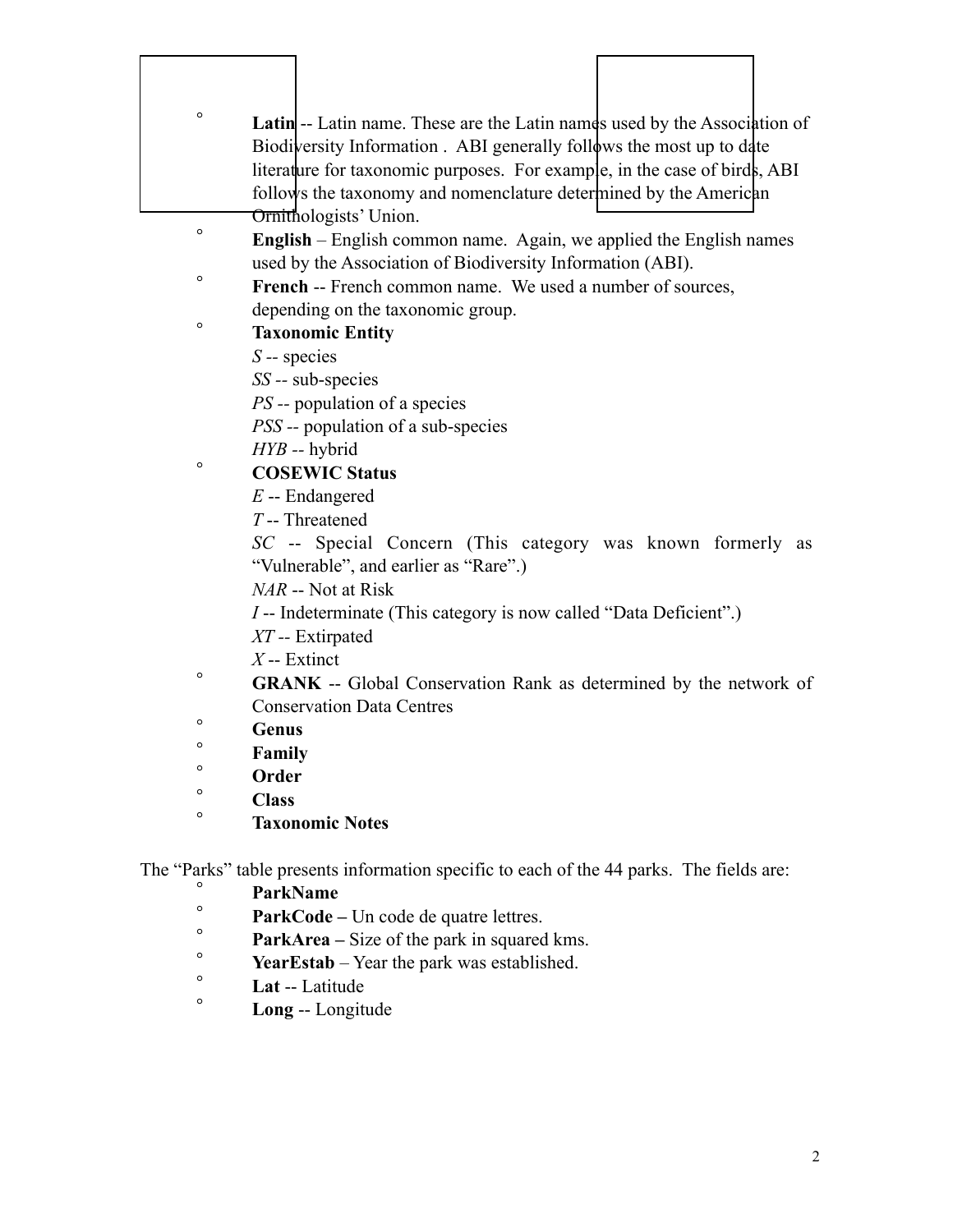The third table is called "Occurrences" and presents information specific to species "occurrences" in national parks. One species occurring in one park is an occurrence. The database contains 12,157 occurrence records. The fields are:

## ° **ParkName**

 $\overline{\phantom{a}}$ 

**C** Name -- The common name that was used for the species in the first iteration of the Database (note that these are written with the generic name first and the specific epithet following, e.g. Thrush, Wood)

° **Latin** -- Latin name

°**COS\_Status** -- This field indicates the status in the park of the species listed by COSEWIC.

*C-W* -- Common and widespread in the park. These species are generally easily and regularly observed and they are present in large numbers throughout the park.

*C-L* -- Common and limited spatial distribution in the park. These species are generally easily and regularly observed in their limited habitat, where they are present in large numbers.

*U-R-W* -- Uncommon or rare but widespread in the park. The presence of such species is characterized by infrequent observations, small population densities, and their being located in fragmented areas of habitat in the park.

*U-R-L* -- Uncommon or rare and limited spatial distribution in the park. Includes species that are observed infrequently in their limited habitat.

## ° **Reproduction**

*B* – Breeding. Breeds in the park.

*N* -- Non-Breeding. "Transient" in the park.

*I* – Indeterminate. Unknown.

° **Abundance** -- In this database, the abundance is determined only for the territory of the park by using expert judgement.

*C – Common*. Abundant or common in the park. Generally easily and regularly observed in its preferred habitat. Populations are large and the habitat required for the survival of the species is found over large areas of the park territory.

 *U – Uncommon*. Not common in the park. Characterized by infrequent to frequent observations, average population densities and average area of habitat in the park.

 *R – Rare*. Present in small numbers in the park and is the focus of special attention due to its fragility. Includes species that are not present in large numbers in the park and rarely observed in their preferred habitat. In most cases, it is a question of the presence of a species in a habitat that is unusual for the region.

 *E -- Exceptional*. Exceptional in the park. Includes species that have wandered from their home range and/or occasional species, unlikely to be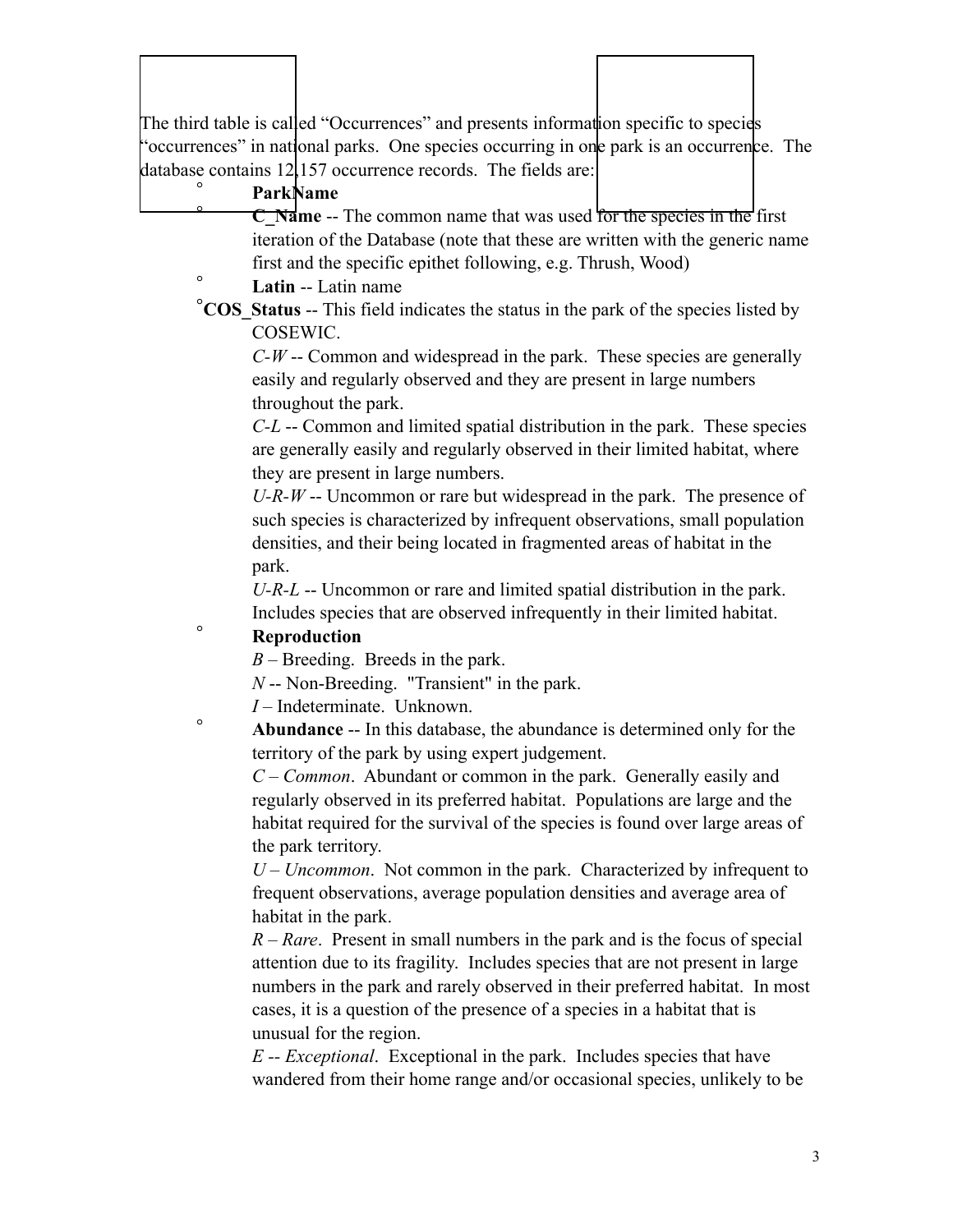observed outside their usual habitat. In general, observations of these species are exceptional since in most cases the species are outside their usual range.

*Extir*  $\leftarrow$  *Extirpated.* No longer occurs in the park. Includes species that **Were** once present in the park, but that are no longer observed there today. ? – *Indeterminate.* Data on species abundance are unavailable.

# °**Native**

 $\overline{\phantom{a}}$ 

*En – Endemic.* Restricted to the park region.

*N – Native.* Indigenous to the park region.

*NAIN -- North American introduced.* A Canadian species deliberately introduced to a park or park region.

*NOAM – North American incidental.* Having reached a park or park region independently.

*EXOT – Exotic.* Introduced species.

*R-I -- Reintroduced.* Reintroduced species.

*? -- Indeterminate* -- Status to be determined.

# °**Exotic Status**

 *C-W* -- Common and widespread in the park. Generally easily and regularly observed, and present in larger numbers throughout the park. *C-L* -- Common and limited spatial distribution in the park. Generally easily and regularly observed in its limited habitat and present in larger numbers.

 *U-R-W* -- Uncommon or rare but widespread in the park. Characterized by infrequent observations, small population densities and its being located in a fragmented area of habitat in the park.

*U-R-L* -- Uncommon or rare, and limited spatial distribution in the park. Includes species that occur in their limited habitat, but are infrequently observed.

- °**Exo\_Asso** -- Exotic Species Association. Many exotic species in Canada's national parks can reproduce and survive only in disturbed sites such as highway right of ways, lawns, townsites, campground, gravel pits, and other disturbed areas created or maintained by humans. These species may not represent a major threat for park ecosystem conservation. However, some other species may spread in many ecosystems and threaten the ecological integrity of the parks.
- °*D* -- Associated only with areas disturbed by human activity. Presence is recorded in recovering ecosystems and/or in human dominated areas such as town-sites, campgrounds, disturbed roadsides, etc.

*D-N* -- Associated with disturbed and natural areas.

°**Water --** This field is used only for fish and is used to describe the general habitats of a species. A species may be anadromous in Canada but may occur only in freshwater in the park.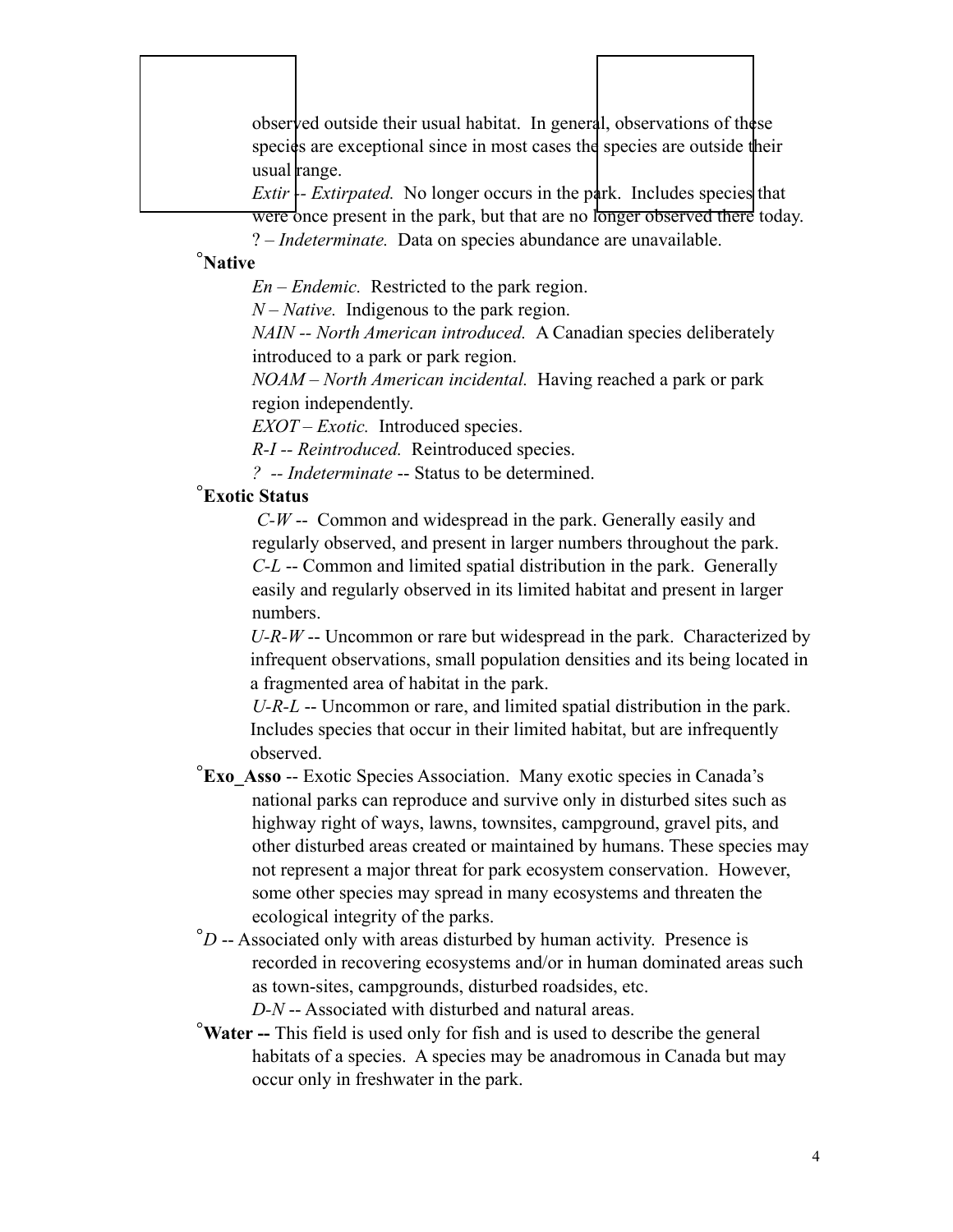|           | $M$ – Marine. Lives in the sea, in salt water.                                                                |  |
|-----------|---------------------------------------------------------------------------------------------------------------|--|
|           | $F$ – Freshwater. Lives exclusively in fresh water.                                                           |  |
|           | $A$ – Ahadromous. Fish that ascend rivers from the sea for breeding                                           |  |
|           | $C -$ Catadromous. Fish that live in fresh or briny water and go to the sea                                   |  |
| to spawn. |                                                                                                               |  |
|           | $E$ – Euryhaline. Tolerates a wide range of salinity.                                                         |  |
|           | FS -- Freshwater and marine. Lives in both fresh water and salt water.                                        |  |
|           | $A-F$ -- Anadromous and freshwater. Ascends rivers from the sea for                                           |  |
|           | breeding, but can also live exclusively in freshwater.                                                        |  |
|           | <b>Source</b> -- The author or primary reference work providing information on a<br>species record in a park. |  |
| $\circ$   | <b>Comments</b>                                                                                               |  |

Vascular Plant Database

The plant database, "VascularPlantsIteration2" (3.306 Mega-bytes), consists of two separate spreadsheets: "Eastern Canada" and "Western Canada". Each has exactly 3800 records (species, sub-species and varieties). The first column gives the Latin name, while the second gives the name used by Kartesz, when there is difference. We deferred to Dr. Luc Brouillet at the University of Montreal for plant names. Each column represents one source of data used to document the presence of the species in the park. A "1" indicates that the source listed the species as being present in the park, while a "0" indicates that the source did not list the species as present. Each group of columns represents all the sources used for one park. The final column in each group indicates the presence (1) or absence (0) of the species in the park based on the information given in the previous columns. For example, the first park in the Eastern Canada spreadsheet is Cape Breton Highlands N.P. The first seven columns after the species' name each represent one reference, with the "5c" signifying this park, and the two-digit number following (e.g. 84) referring to the date of the reference. The eighth column, in red, gives the presence or absence of the species in the park.

After the columns for the last park are the columns:

**Introduction** -- "0" indicates a species native to Canada. "1" indicates a species introduced to Canada.

°**COSEWICS –** The following letter codes are COSEWIC categories.

- E Endangered
- T Threatened
- V Vulnerable
- NAR Not at risk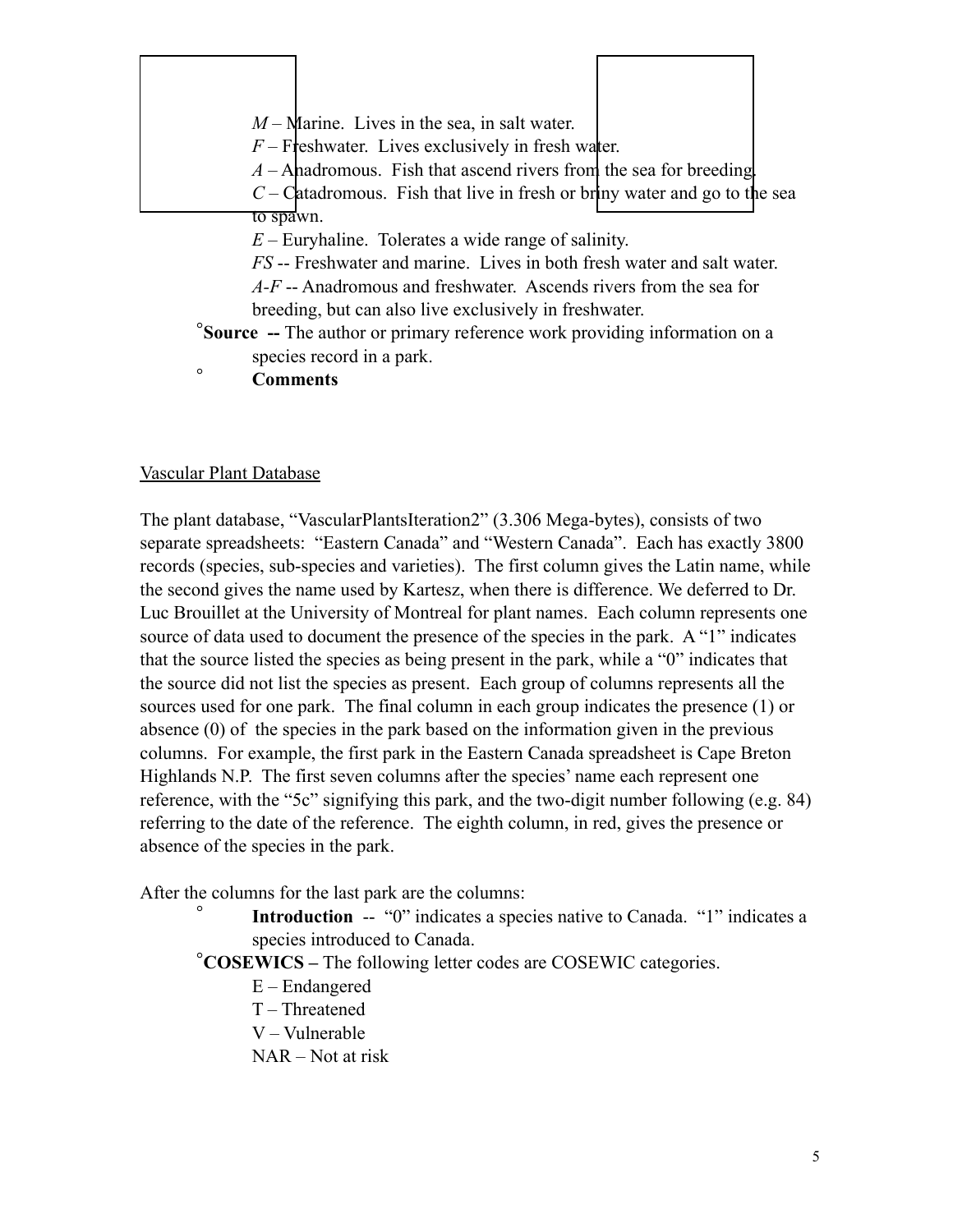|         | The number codes are categories used for defining the status of vascular<br>plant species under investigation for status report preparation. Five<br>categories of rare plants are recognized.<br>1. Rare Canadian endemics.<br>2. Rafe Canadian peripheral species that are Endangered, Threatened or |  |
|---------|--------------------------------------------------------------------------------------------------------------------------------------------------------------------------------------------------------------------------------------------------------------------------------------------------------|--|
|         | Vulnerable through their global range.                                                                                                                                                                                                                                                                 |  |
|         | 3. Rare Canadian peripheral species that are Endangered, Threatened or                                                                                                                                                                                                                                 |  |
|         | vulnerable in 2 or more American border states.                                                                                                                                                                                                                                                        |  |
|         | 4. Rare Canadian peripheral species that are Endangered, Threatened or                                                                                                                                                                                                                                 |  |
|         | Vulnerable in one American border state.                                                                                                                                                                                                                                                               |  |
|         | 5. Rare Canadian peripheral species that occur at few localities, but for                                                                                                                                                                                                                              |  |
|         | which no official status is known from American border states.                                                                                                                                                                                                                                         |  |
| $\circ$ | <b>Family -- Taxonomic Family</b>                                                                                                                                                                                                                                                                      |  |
| $\circ$ | <b>English</b> – English common name.                                                                                                                                                                                                                                                                  |  |
|         |                                                                                                                                                                                                                                                                                                        |  |

 $\Gamma$ 

1

The last three fields are for comments.

 $\Gamma$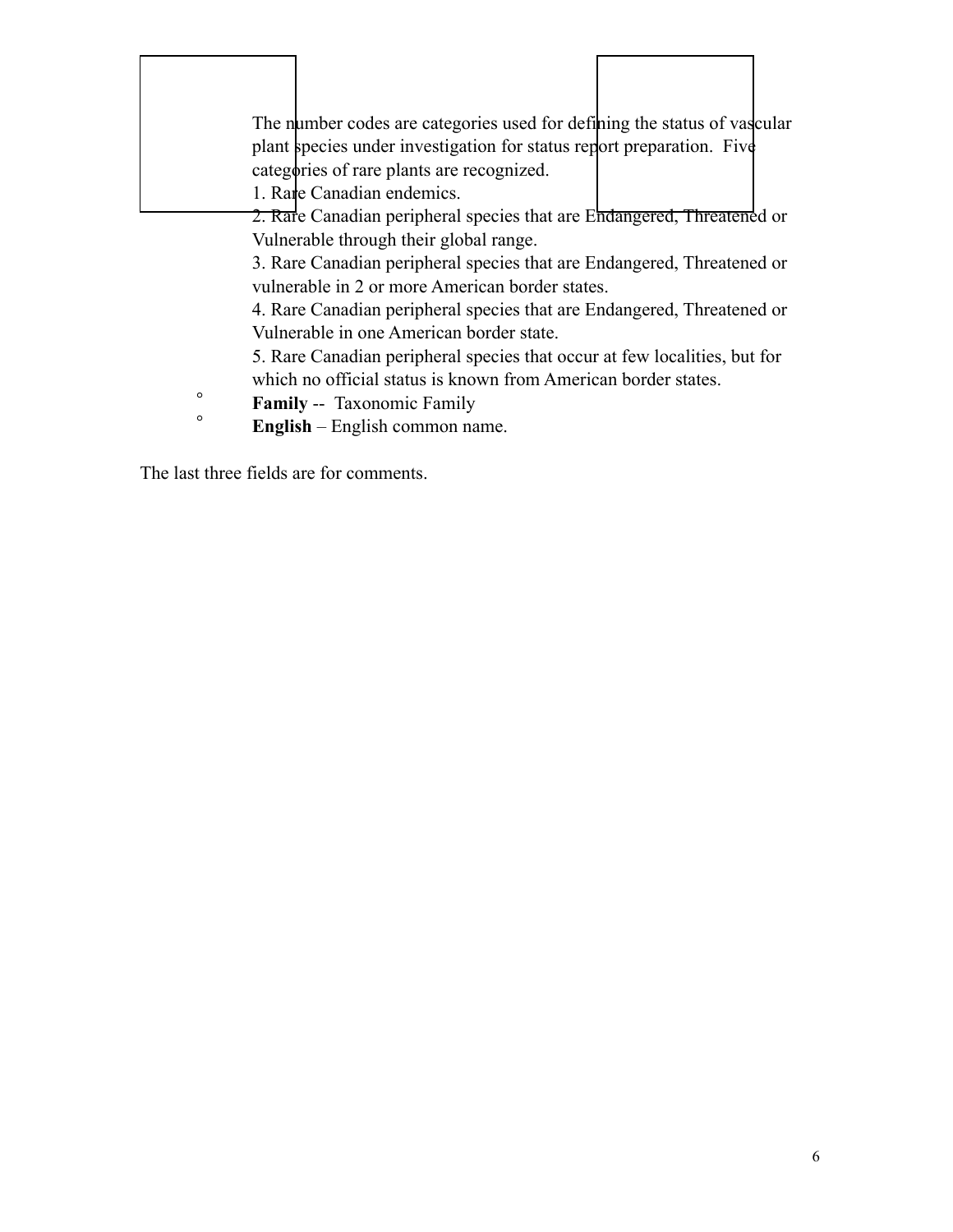**APPENDIX 1. SOURCES USED TO COMPILE THE LIST OF VASCULAR PLANT TAXA PRESENT IN NATIONAL PARKS.** 

5c : Cape Breton Highlands

- 5c69 Roland, A. E. & Smith, E. C. 1969 [Feprint 1983]. The Flora of Nova Scotia. The Nova Scotia Museum, Proc. N. S. Inst Sci. 26 : 5-238, 277-743.
- 5c71 Beil, C. E. 1971. An ecological investigation and floristic survey of the Sunday Lake - Baldwin Lake - Big Southwest Brook area in Cape Breton Highlands National Park : final report. Parcs Canada, Headquarters' Contract no. 69-241. 160 p.
- 5c81 Hinds, H. R. 1981. The rare plants of Cape Breton Highlands National Park. 130p.
- 5c83 Von Aderkas, P. 1983. Report on ferns collected in Cape Breton Highlands, August 1983. 5p.
- 5c84a Hinds, H. R. 1984. Additions to the flora of Cape Breton Highlands National Park, Nova Scotia. Rhodora 86 : 67-71.
- 5c84b Comeau, P. L. & Beil, C. E. 1984. Raised bogs on the Cape Breton plateau. Proc. N. S. Inst. Sci. 34 : 41-81.
- 5c cap ACCESS file called, "Natl\_db.mdb", dated 17 February, 1999 from James Bridgland.
- 5e : Kejimkujik
- 5e69 Roland, A. E. & Smith, E. C. 1969 [reprint 1983]. The Flora of Nova Scotia. The Nova Scotia Museum, Proc. N. S. Inst Sci. 26 : 5-238, 277-743.
- 5e70 Strang, R. M. 1970. List of specimens (plants) collected in Kejimkujik National Park. 10p.
- 5e73 Stanley, J. M. 1973. The vegetation of Kejimkujik National Park. Parks Canada, Headquarters'/F.M.I./ Acadia University. 218p.
- 5e76 Roland, A. E. 1976. The coastal plain flora of Kejimkujik National Park. 238p.
- 5e84a Stewart, C. 1984. The aquatic vegetation of Kejimkujik National Park : species distribution and associations. 62p.
- 5e84b Wallace, E. S. 1984. The vegetation of Kejimkujik National Park (draft). 255p.
- 5e86a Drysdale, C., (ed.). 1986. Kejimkujik National Park resource description and analysis. Kejimkujik National Park, Resource Conservation Section. F109- F129.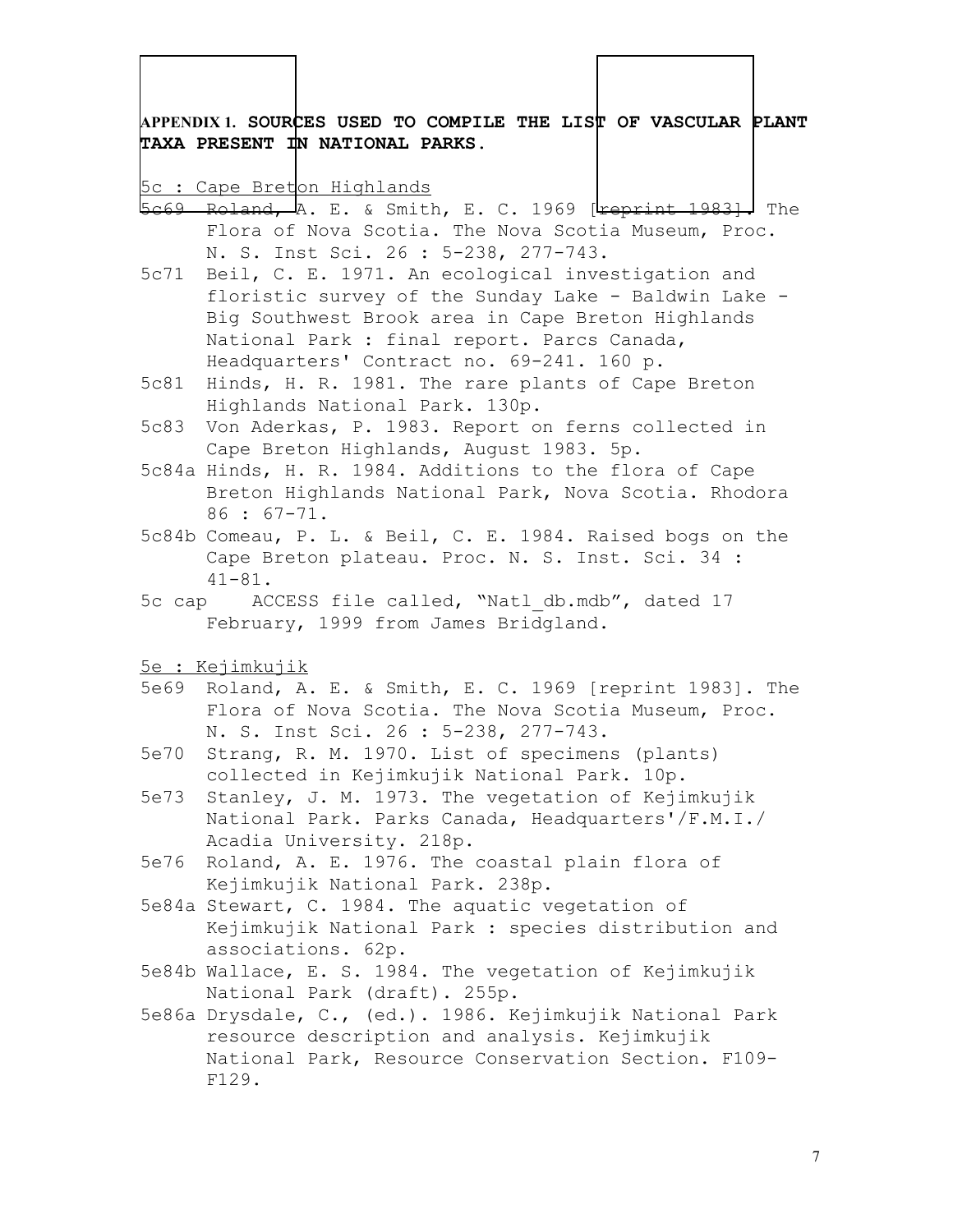- 5e86b Catling, P. M., Freedman, B., Stewart, C., Kerekes, J. J. & Lefkovitch, L. P. 1986. Aquatic plants of acid lakes in Kejimkujik National Park, Nova Scotia; floristic composition and relation to water chemistry. Can. J. Bot. 64 : 724-729.
- 5e90 Farrier, R., Drysdale, C. & Kenney, G. ca 1990. Kejimkujik National Park Seaside Adjunct resource description and analysis. Kejimkujik National Park, Resource Conservation Section. F33-F42.
- 5e99 O'Grady, Sally. 27 p. Fax.
- 5f : Fundy

- 5f82 Hinds, H. R. 1982. The rare vascular plants of Fundy National Park. Parks Canada. 24p.
- 5f83 Hinds, H. R. 1983. The rare vascular plants of New Brunswick. National Museum of Natural Sciences, Ottawa. Syllogeus 50 : 1-56.
- 5f86a Hinds, H. R. 1986. The flora of New Brunswick. University of New Brunswick, Fredericton. 666p.
- 5f86b Burzynski, M. 1986. The vascular flora of Fundy National Park, New Brunswick. 77p.
- 5f93 Clay, D. & Richard, S. 1993. Plants of Fundy National Park ; the herbarium and a systematic list with codes. Fundy National Park, Alma, N. B. 114p.
- 5f99 Clay D. and S.G. Richard. 1996. A Checklist (with codes) of the vascular plants, lichens, and bryophytes of fundy NP: including notes on the park herbarium. Parks Canada - Ecosystem monitoring and data report No. 02. (Information taken from an e-mail from Vicki Sahanatien on 03/11/99 01:06 PM To: Robert Alvo/ HullOttawa/PCH/CA@PCH).
- 5g : Gros Morne
- 5g75 Rouleau, E. & Bouchard, A. 1976. Checklist of the vascular flora of Gros Morne National Park. Headquarters/Contract no. 73-21. 19p.
- 5g76 Bouchard, A. & Hay, S. 1976. The vascular flora of the Gros Morne National Park coastal plain in Newfoundland. Rhodora 78 : 207-260.
- 5g82 Robertson, A. & Roberts, B. A. 1982. Checklist of the alpine flora of Western Brook Pond and Deer Pond areas, Gros Morne National Park. Rhodora 84 : 101- 115.
- 5g87 Bouchard, A. et al. 1987. Phytogeographical and lifeform analysis of The vascular flora of Gros Morne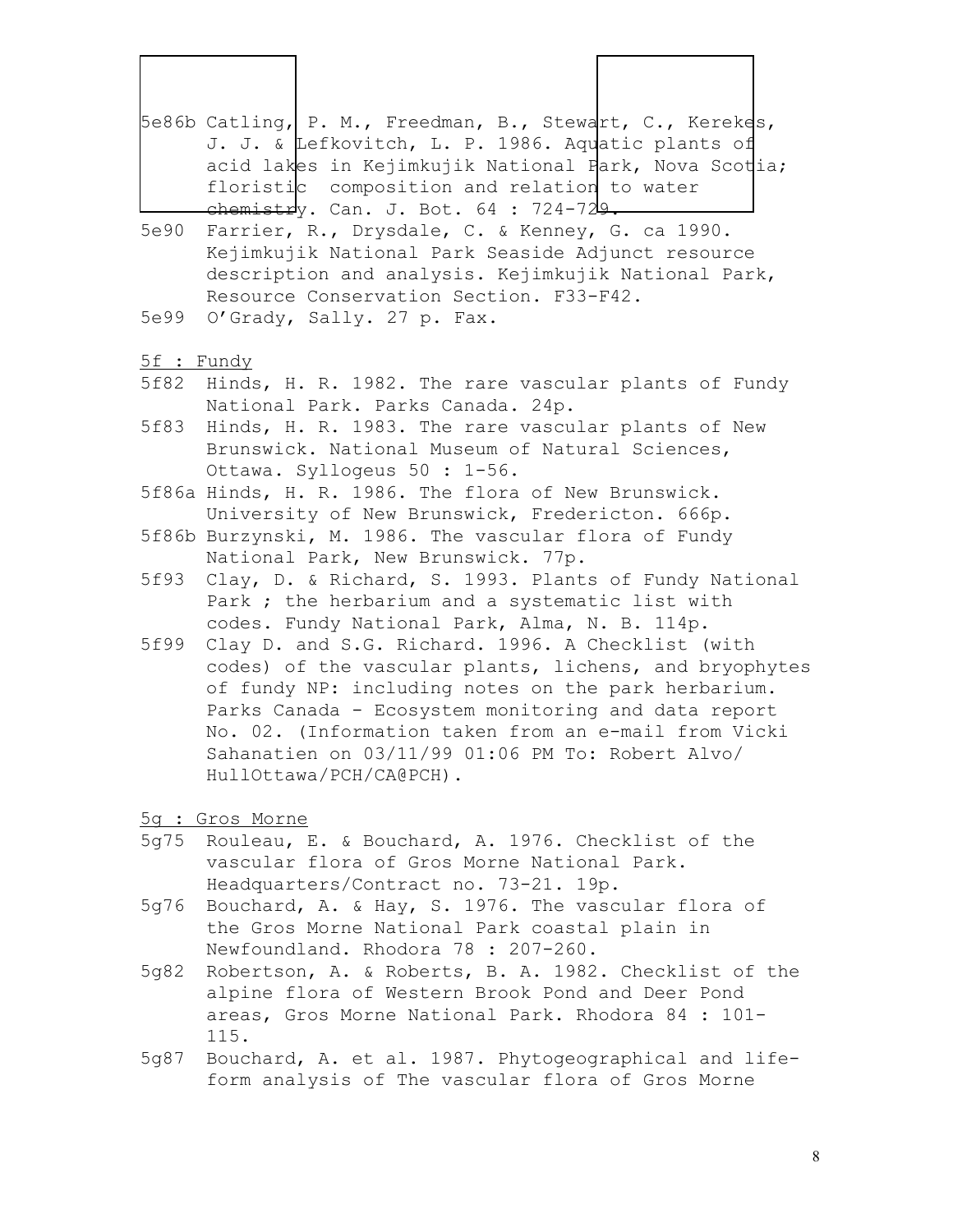National Park, Newfoundland, Canada. J. Biogeog. 14 : 343-358. 5g91 Bouchard, A., Hay, S. G., Bergeron, Y. & Leduc,  $A$ . 1991. The vascular flora of Gros Morne National Fark, Newfoundland : a habitat classification approach based on floristic, biogeographical and life-form data. *in* Quantitative approaches to phytogeography. Eds. : P. L. Nimis & T. J. Crovello. Kluwer Academic Publishers, The Netherlands. p123-157. 5g94 Anions, M. F. E. 1994. The flora of Gros Morne National Park - resource description and analysis. Parks Canada Atlantic Region/Contract no. GMR 93- 021. 143p. 5g95 Brouillet, L. & Hay, S. G. 1995. Liste des plantes vasculaires des parcs nationaux de l'île de Terre-Neuve. Institut de Recherche en Biologie Végétale, Montréal. 25p (manuscrit). 5gluc Fichier FileMaker Pro provenant de la base de données personnelle de Luc Brouillet. 5gluc98 FileMaker Pro file from Luc Brouillet's own data. 5k : Kouchibouguac 5k79a Gauvin, J. M. 1979. Étude de la végétation des marais salés du Parc national de Kouchibouguac, N.-B. Thèse de maîtrise, Université de Moncton. 258p. 5k79b Munro, D. 1979. A floristic study of Kouchibouguac National Park : a survey of vascular herbs, shrubs, and trees. 213p. 5k83 Hinds, H. R. 1983. The rare vascular plants of New Brunswick. National Museum of Natural Sciences, Ottawa. Syllogeus 50 : 1-56. 5k86 Hinds, H. R. 1986. The flora of New Brunswick. University of New Brunswick, Fredericton. 666p. 5k87 Beach, H. 1987. List of vascular plants of Kouchibouguac National Park. 22p. 5k88 Beach, H. (ed.). 1988. The resources of Kouchibouguac National Park : resource description and analysis. Kouchibouguac National Park, Natural Resource Conservation.  $E/1/42 - E/1/58$ . 5k98 Tremblay, Eric. 1998. Hard copy species list sent to Rob Alvo. 5p : Prince Edward Island 5p71 Grandtner, M. M. 1971. Ecological study of the interior dunes of West Brackley Beach, Prince Edward  $\overline{\phantom{a}}$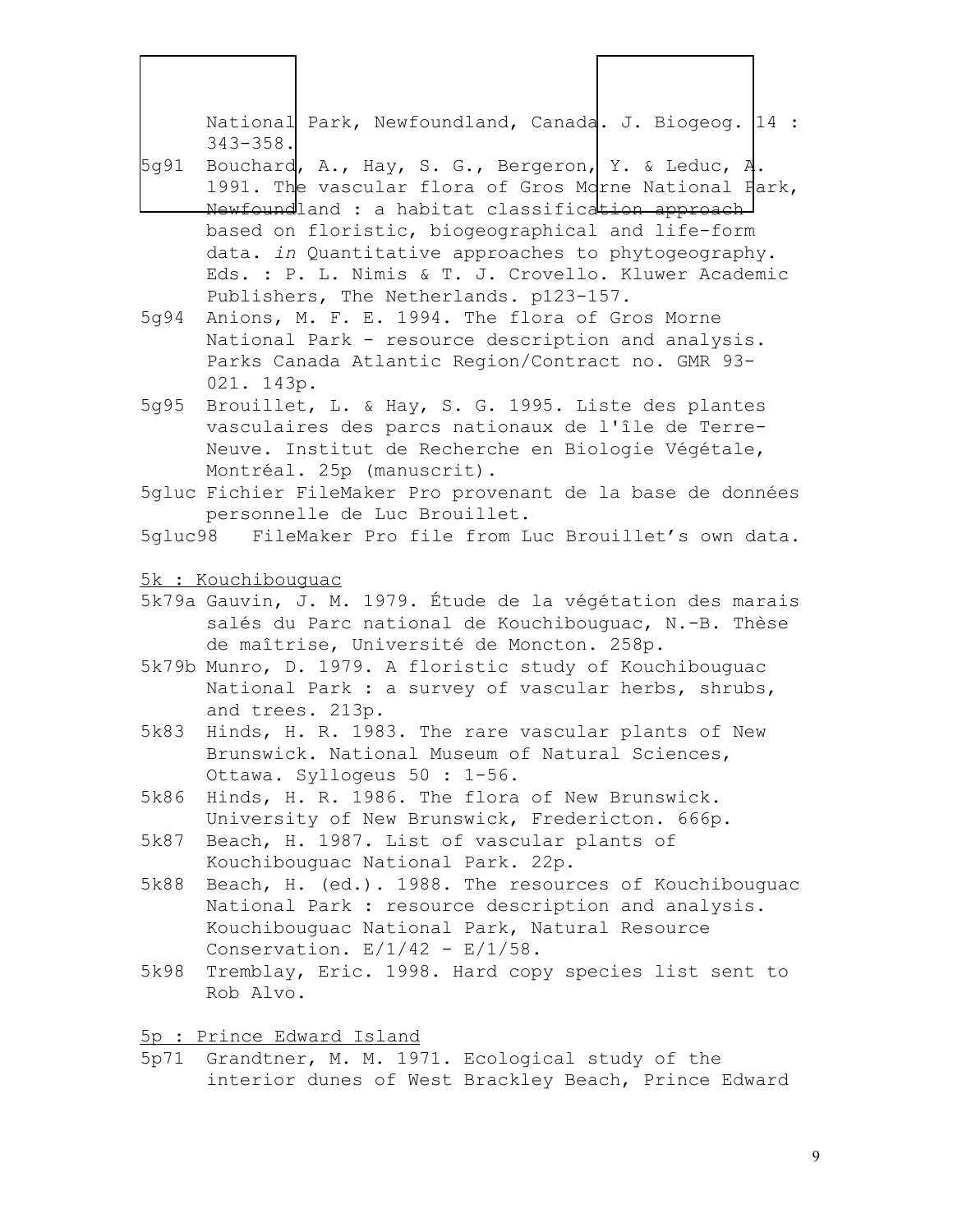| Island National Park : final report. Volume 1.                                                                 |  |
|----------------------------------------------------------------------------------------------------------------|--|
| Project no. 05/1-14, Québec. 83p.                                                                              |  |
| 5p76 Eastern Ecological Research, 1976. Biophysical                                                            |  |
| real and the contract of the contract of the contract of the contract of the contract of the contract of the c |  |

classification and process analysis, Prince Edward Island National Park. 160p.

- 5p85 Catling, P., Erskine, D. S. & Maclaren, R. B. 1985. The plants of Prince Edward Island with new records, nomenclatural changes, and corrections and deletions. Publ. 1798. Agriculture Canada, Ottawa. 272p.
- 5p91 Day, R. & Catling, P. M. 1991. The rare vascular plants of Prince Edward Island. National Museum of Natural Sciences, Ottawa. Syllogeus 67 : 1-65.
- 5p99 WordPerfect file "splist.wpd" e-mailed to Rob Alvo Dec. 10, 1998, by Phil McCabe.
- 5t : Terra Nova

 $\overline{\phantom{a}}$ 

- 5t76 Robertson, A. W. 1976. List of vascular plants deposited in Terra Nova National Park Herbarium : interim report. Newfoundland Forest Research Centre, St. John's, Newfoundland. 15p.
- 5t84 Deichmann, K. H. & Bradshaw, D. B. (eds.). 1984. Terra Nova National Park resource description and evolution; Section VII : Flora. Parks Canada, Glovertown, Newfoundland. 63p.
- 5t92 Rouleau, E. & Lamoureux, G. 1992. Atlas of the vascular plants of the island of Newfoundland and of the islands of Saint-Pierre-et-Miquelon. Groupe Fleurbec, Saint-Henri-de-Lévis, Québec. 777p.
- 5t93 Scott, P. J. 1993. The vegetation of Terra Nova National Park. 28p.
- 5t94 Scott, P. J. 1994. The flora of Terra Nova National Park. 12p.

5tluc FileMaker Pro file from Luc Brouillet's own data. 5t final FileMaker Pro file from Luc Brouillet's own data.

- 6f : Forillon
- 6f71 Lafond, A. 1971. Étude écologique sur la végétation du parc national de Forillon, comté de Gaspé-Sud. 77p.
- 6f74 Morisset, P. 1974. Localisation et écologie des plantes arctiques-alpines rares dans le Parc national Forillon : rapport final. Parcs Canada, Administration centrale/Contrat no. 71-92. 230p.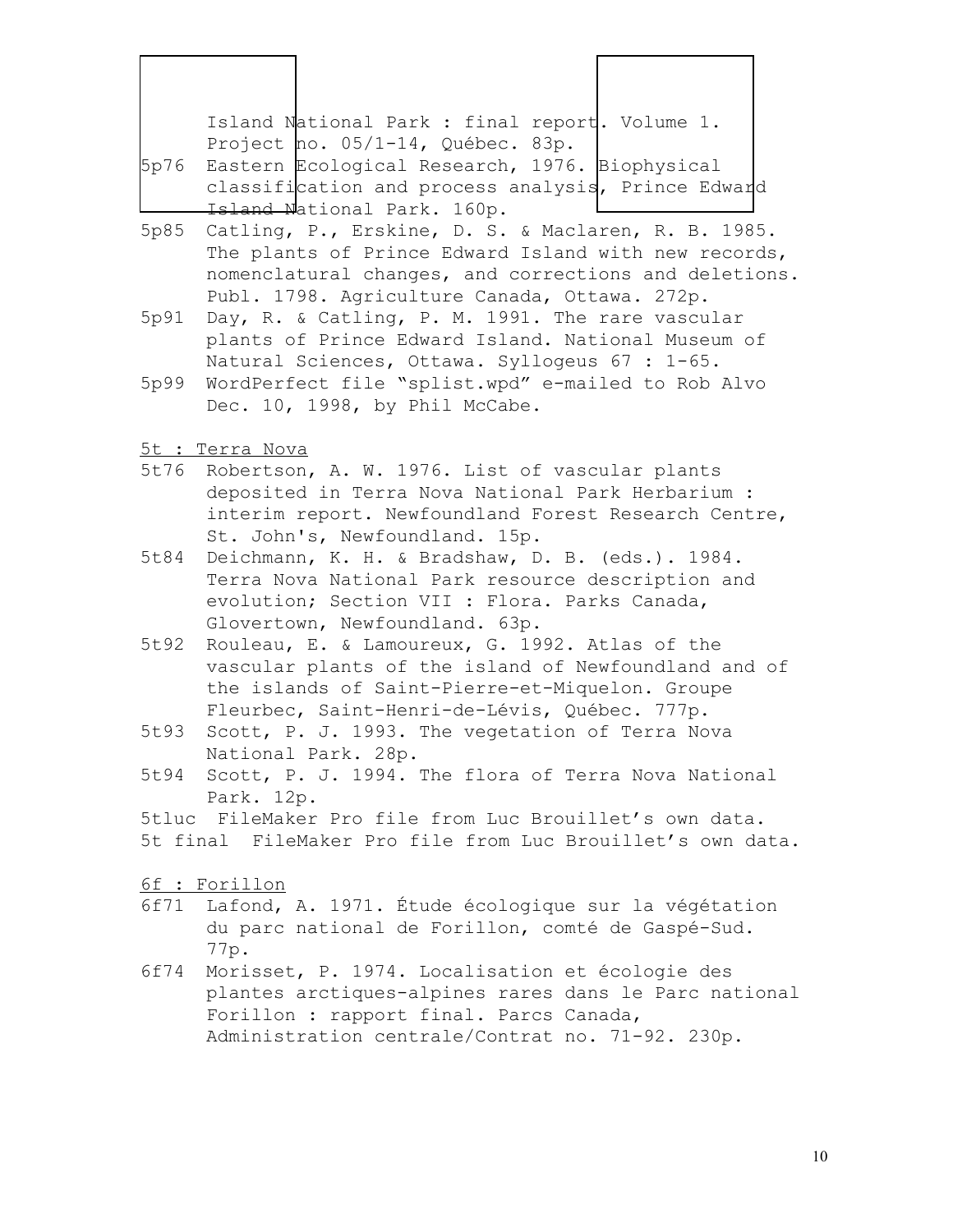- 6f75a Grandtner, M. M. 1975. Analyse de la flore vasculaire du parc National Forillon. Le Nat. Can. 102 ; 235-264.
- 6f75b Grandtner, M. M. 1975. Les marais salés du parc national Forillon. Comunication présentée aux colloques phytosociologiques internationaux de Lille, 10-14 sept. 1975. 20p.
- 6f79 Morisset, P. 1979. Localisation et abondance des plantes vasculaires arctiques alpines et rares des falaises du Parc national Forillon. 2 vols. Parcs Canada, Région de Québec/Contrat no. 77-274.
- 6f81 Majcen, Zoran. 1981. Les forêts du parc national Forillon, Gaspésie, Québec : étude phytosociologique. Laboratoire d'écologie forestière, Université Laval, Québec. Études écologiques 4, 158p.
- 6f98 Marchand, Stéphane. 1998. La flore vasculaire nonindigène du parc national Forillon. Service de la conservation des ressources naturelles, Parc National Forillon.
- 6L : La Mauricie

 $\overline{\phantom{a}}$ 

- 6L72 Lamoureux, G. 1972. Inventaire floristique préliminaire du Parc national de La Mauricie. Parcs Canada, Administration centrale/Contrat no. 71-108. 189 p.
- 6L81 Service de la conservation des ressources naturelles, Région du Québec. 1981. Parc national de La Mauricie - synthèse et analyse des ressources. 2 vols. Environnement Canada, Parcs Canada, Québec. 11C5 - 11C6.
- 6L He76 Frère, Guy. 1977. Plant record of the La Mauricie National Park Herbarium, alphabetical list.

6m : Archipel de Mingan

- 6m80 Grondin, P. 1980. La végétation du marais salé de l'île de Samuel, Archipel de Mingan, Québec. Phytocoenologia 7 : 336-355.
- 6m81 Gauthier, R. 1981. La végétation et la flore de quelques tourbières de l'Anticosti-Minganie. 105p.
- 6m82 Marcotte, F. 1982. Étude phyto-écologique de la Petite île au Marteau, Archipel de Mingan et propositions d'aménagement. Thèse de maîtrise, Université d'Ottawa. 240p.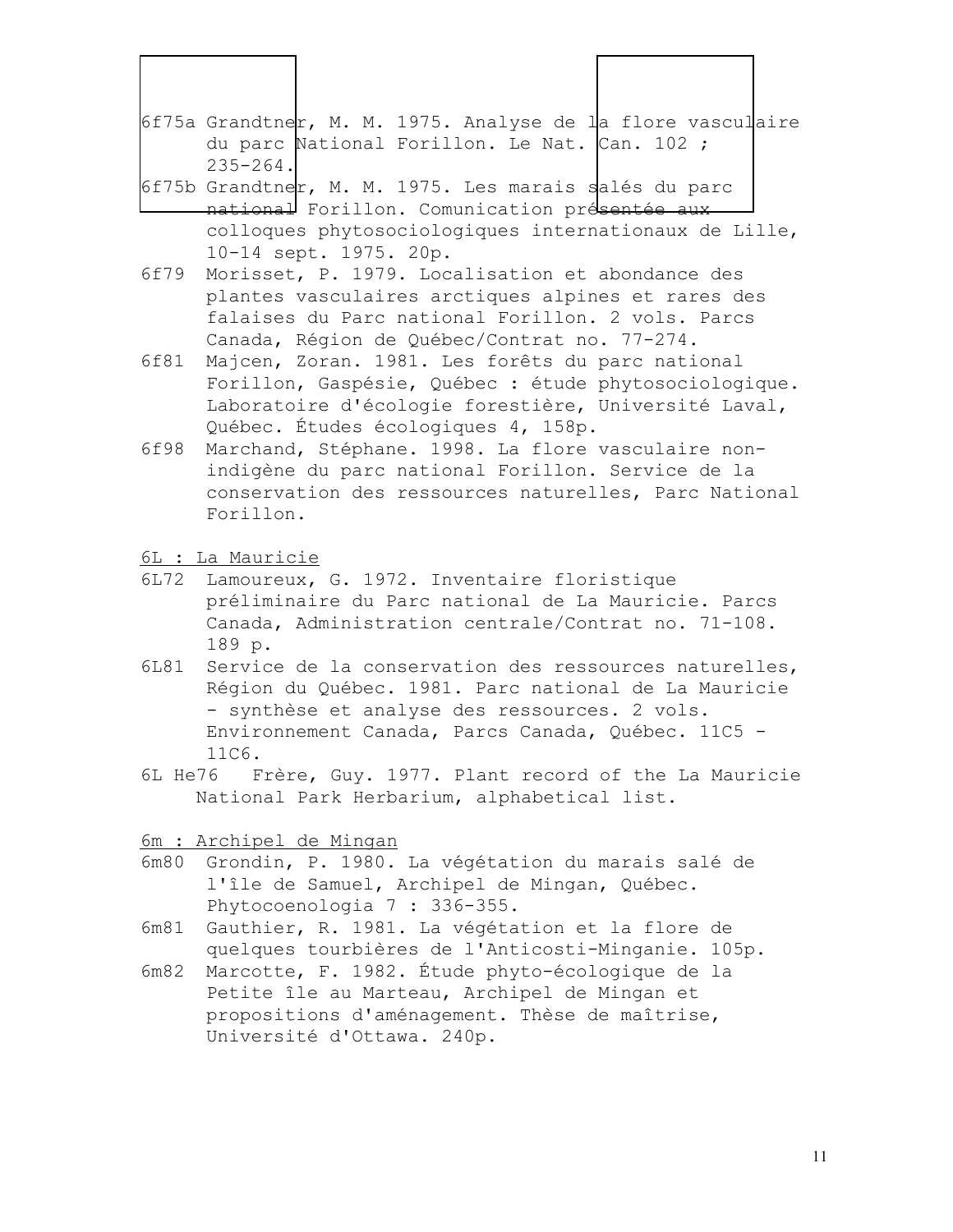- 6m86 Groupe Dryade. 1986. La flore vasculaire de l'Archipel de Mingan; Vol. 1 : description et analyse. 3 vols., 599p. p. 201-217.
- 6m99 Text file called « mingan.txt » received from the park via an e-mail to Luc Brouillet of 2 novembre 1998.

6s: Saguenay

 $\overline{\phantom{a}}$ 

6s99 Author ? . 1992. Synthèse et analyse des connaissances relatives aux ressources naturelles du Saguenay et de l'estuaire du Saint-Laurent. Fax from Jean Désaulniers, Acting Chief. Chapiter 18. Sent by the park on 24 September 1998, Ref. No. 4072-0.

7b : Bruce Peninsula

- 7b87 Wickware, G. M. & Schiefer, K. 1987. Bruce Peninsula National Park : preliminary resource reconnaissance and evaluation ca. 200p. p. 4.19 - 4.29, table 4.6.
- 7b90 S. L. Ross Environmental Research Ltd., Mosquin Bioinformation Ltd. & Horler Information Inc. 1990. Bruce Peninsula National Park biophysical survey. 179 p.
- 7b95 Geomatics International Inc. 1995. Wetland evaluation Bruce Peninsula National Park : final report. Guelph, Ont. ca. 250p.
- 7b bruce List sent to the national office and forwarded by Jean Poitevin Date: 17 December 1997.

7g : Georgian Bay Islands

- 7g73 Thaler, G. R. 1973. Some preliminary observations on the flora and vegetation of Beausoleil Island (Georgian Bay Islands National Park), Honey Harbour, Ontario. 19p.
- 7g80 SmithR. 1980. Floral survey of Flowerpot Island, 1980-1984. 150p.
- 7g81 Bird & Hale Ltd. 1981. Initial resource evaluation, Tobermory Islands Unit, Georgian Bay Islands National Park : final report. Parks Canada, Ontario Region/ Contract nos. C4072-1/GI & C8320/GI. Toronto.
- 7g82 Hunter & Associates. 1982. Georgian Bay Islands National Park resource management study; vol. 3 : report appendices (field data). 3 vols. Parks Canada, Ontario Region/Contract no.C81-57. pII-XLIV.
- 7g84 Brownell, V. 1984. A resource management study of rare vascular plants of The Tobermory Islands Unit, Georgian Bay Islands National Park : final report.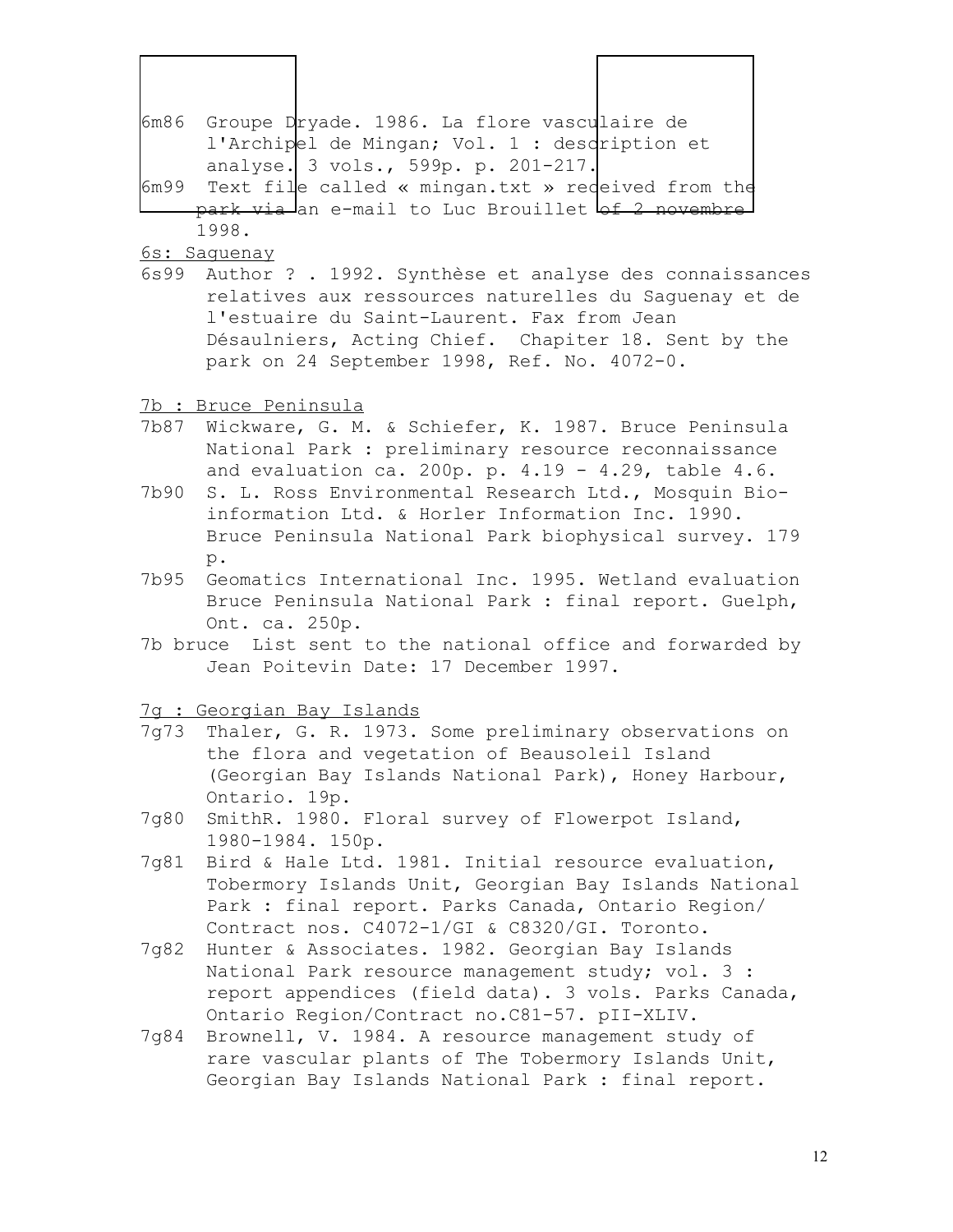Parks Canada/ Ontario Region/Contract no. 83-33. 182p.

- 7g87 Morton, J. K. & Venn, J. V. 1987. The flora of the Tobermory Islands, Bruce Peninsula National Park. University of Waterloo, Waterloo, Ont.
- 7g92 Geomatics International, Inc. 1992. Rare plant management plan, Georgian Bay Islands National Park. 66p.
- 7g98 Access file called Georgian Bay.mdb, dated 19 July, 1998, from the park via an e-mail from Luc Brouillet.
- 7p : Point Pelee

 $\overline{\phantom{a}}$ 

- 7p73 Bayly, I. 1973. An aquatic vegetation map and inventory of Point Pelee National Park marsh. Parks Canada, Ontario Region/Contract GC#7p-1b. 174p.
- 7p78a Maycock, P. F., Reznicek, A. A. & Gregory, D. 1978. Flora of Point Pelee National Park, Essex County, southern Ontario. Erindale College, University of Toronto. 149p.
- 7p78b [Resource Conservation Section], Point Pelee National Park. 1978. Resource management analysis, vol.2. 2 vols. Parks Canada, Ontario Region. p7.17 -7.35, 7.211-7.257.
- 7p84 Jellicoe, J. 1984. Checklist of vascular plants, Point Pelee National Park. Friends of Point Pelee, Inc. & Parks Canada, Ontario Region. 20p.
- 7p99 Access file called plants.mdb from Gary Mouland via an e-mail from Luc Brouillet on 6 November 1998.

7s St. Lawrence Islands

- 7s73 Woods, J. G. 1973. Some plants of special interest in St. Lawrence Islands National Park. 6p.
- 7s76 Cody, W. J. 1976. A phytogeographical study of the flora of St. Lawrence Islands National Park region. 3 vols. 229p.
- 7s77 Parks Canada, St. Lawrence Islands National Park, Interpretation Division. 1977. Vascular plants of the Thousand Islands : trilingual list. Parks Canada, Ontario Region.47p.
- 7s79 Parks Canada, St. Lawrence Islands National Park. 1979. Annotated checklist for the Thousand Islands. Parks Canada, Ontario Region. 49p.
- 7s99 DBase IV file called Slis p.dbf from the park via an e-mail from Luc Brouillet on 4 February 1999.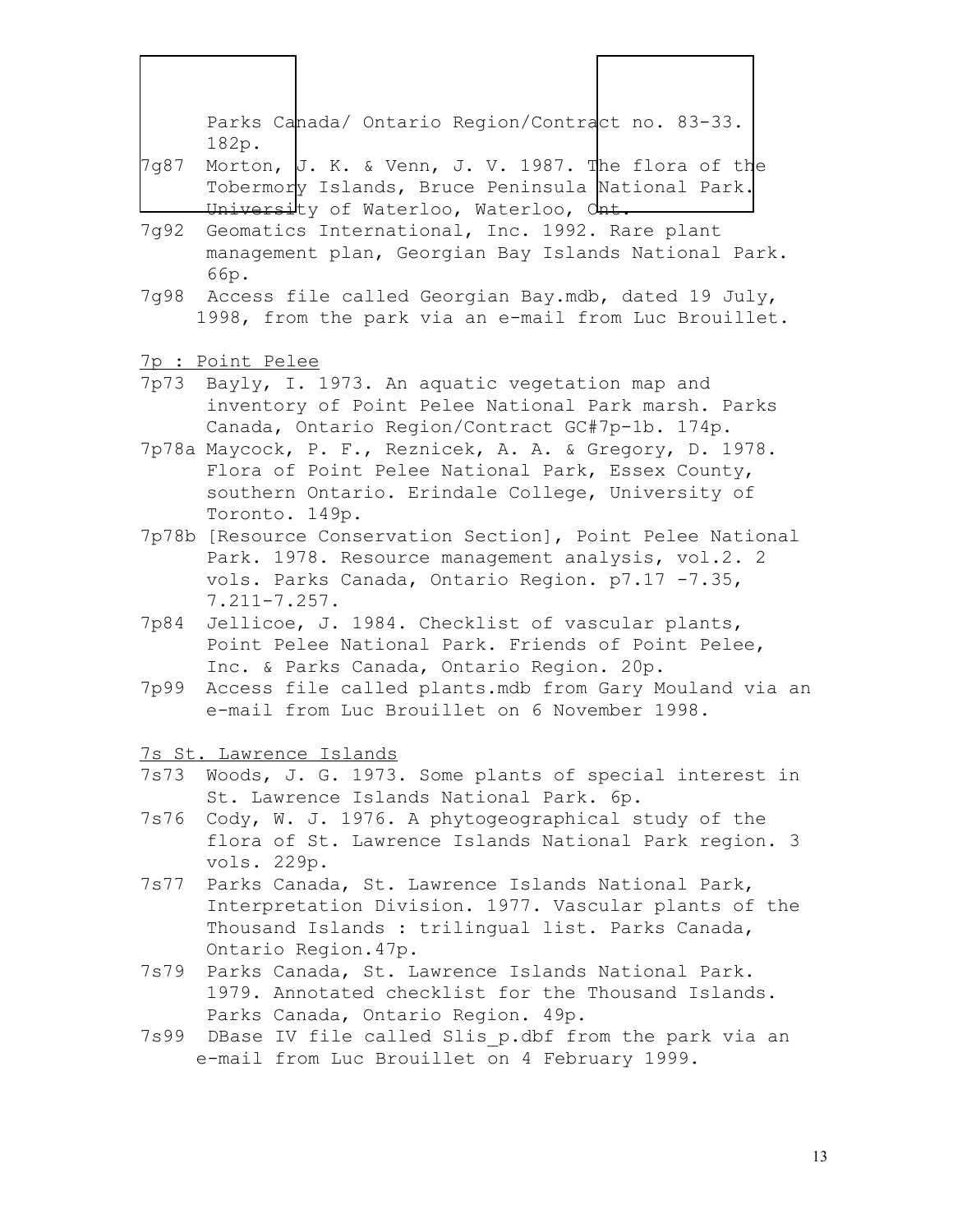| 7u : Pukaskwa<br>Soper, J. H. 1963. A community of arctic-alpine<br>7u63<br>plants on the east shore of Lake Superior. Can. J.<br>Bot. 41 : 183-198.<br>7u73 Thurlow & Associates Environmental Control<br>Consultants Ltd., N. D. Lea Associates Ltd. and H. W.<br>Barnhart & Associates Ltd. 1973. Planning study for<br>Pukaskwa National Park. 124p.<br>Barclay-Estrup, P. 1986. A new shrub for Ontario :<br>7u86<br>Vaccinium membranaceum Dougl. in Pukaskwa National<br>Park. 21p.<br>7u98<br>ACCESS file called puskawa.mdb dated 20 July, 1998<br>from the park via an e-mail from Luc Brouillet.<br>8a : Auyuittuq<br>8a75 Blouin, J.-L., Desloges, C. & Guimond, A. 1975.<br>Auyuittuq National Park, bio- physical classification<br>of Pangnirtung Pass. Gauthier, Poulin, Thériault<br>Ltée. 371p.<br>8a88a Hines, J. E. 1988. The vegetation and flora of<br>Auyuittuq National Park Reserve, Baffin Island. 93p.<br>8a88b Hines, J. E., Fournier, M. A., Moore, S., Seidel, K.<br>H., Sutherland, M. & Wilkinson, L. J. 1988. A natural<br>resource survey of Auyuittuq National Park Reserve,<br>Baffin Island. Dept. of Renewable Resources,<br>Government of The N.W.T., Yellowknife.<br>Canadian Parks Service. 1989. Auyuittuq National Park<br>8a89<br>Reserve resource description and analysis. Natural<br>Resource Conservation Section, Prairie and Northern<br>Region, Winnipeg, Manitoba.<br>EXCEL file called "auy revised pl98.xls » from Vicki<br>8a99<br>Sahanatien via an e-mail from Luc Brouillet on 24<br>February 1999.<br>8b : Aulavik<br>8b80 Zoltai, S. C., Karasiuk, D. J. & Scotter, G. W. 1980.<br>A natural resource survey of the Thomsen River area,<br>Banks Island, Northwest Territories. Parks Canada,<br>Prairie and Northwest Territories Region.<br>EXCEL file called « de aulavik. », from Martin<br>8b99 |  |                                                 |  |
|------------------------------------------------------------------------------------------------------------------------------------------------------------------------------------------------------------------------------------------------------------------------------------------------------------------------------------------------------------------------------------------------------------------------------------------------------------------------------------------------------------------------------------------------------------------------------------------------------------------------------------------------------------------------------------------------------------------------------------------------------------------------------------------------------------------------------------------------------------------------------------------------------------------------------------------------------------------------------------------------------------------------------------------------------------------------------------------------------------------------------------------------------------------------------------------------------------------------------------------------------------------------------------------------------------------------------------------------------------------------------------------------------------------------------------------------------------------------------------------------------------------------------------------------------------------------------------------------------------------------------------------------------------------------------------------------------------------------------------------------------------------------------------------------------------------------------------------------------------------|--|-------------------------------------------------|--|
|                                                                                                                                                                                                                                                                                                                                                                                                                                                                                                                                                                                                                                                                                                                                                                                                                                                                                                                                                                                                                                                                                                                                                                                                                                                                                                                                                                                                                                                                                                                                                                                                                                                                                                                                                                                                                                                                  |  |                                                 |  |
|                                                                                                                                                                                                                                                                                                                                                                                                                                                                                                                                                                                                                                                                                                                                                                                                                                                                                                                                                                                                                                                                                                                                                                                                                                                                                                                                                                                                                                                                                                                                                                                                                                                                                                                                                                                                                                                                  |  |                                                 |  |
|                                                                                                                                                                                                                                                                                                                                                                                                                                                                                                                                                                                                                                                                                                                                                                                                                                                                                                                                                                                                                                                                                                                                                                                                                                                                                                                                                                                                                                                                                                                                                                                                                                                                                                                                                                                                                                                                  |  |                                                 |  |
|                                                                                                                                                                                                                                                                                                                                                                                                                                                                                                                                                                                                                                                                                                                                                                                                                                                                                                                                                                                                                                                                                                                                                                                                                                                                                                                                                                                                                                                                                                                                                                                                                                                                                                                                                                                                                                                                  |  |                                                 |  |
|                                                                                                                                                                                                                                                                                                                                                                                                                                                                                                                                                                                                                                                                                                                                                                                                                                                                                                                                                                                                                                                                                                                                                                                                                                                                                                                                                                                                                                                                                                                                                                                                                                                                                                                                                                                                                                                                  |  |                                                 |  |
|                                                                                                                                                                                                                                                                                                                                                                                                                                                                                                                                                                                                                                                                                                                                                                                                                                                                                                                                                                                                                                                                                                                                                                                                                                                                                                                                                                                                                                                                                                                                                                                                                                                                                                                                                                                                                                                                  |  |                                                 |  |
|                                                                                                                                                                                                                                                                                                                                                                                                                                                                                                                                                                                                                                                                                                                                                                                                                                                                                                                                                                                                                                                                                                                                                                                                                                                                                                                                                                                                                                                                                                                                                                                                                                                                                                                                                                                                                                                                  |  |                                                 |  |
|                                                                                                                                                                                                                                                                                                                                                                                                                                                                                                                                                                                                                                                                                                                                                                                                                                                                                                                                                                                                                                                                                                                                                                                                                                                                                                                                                                                                                                                                                                                                                                                                                                                                                                                                                                                                                                                                  |  |                                                 |  |
|                                                                                                                                                                                                                                                                                                                                                                                                                                                                                                                                                                                                                                                                                                                                                                                                                                                                                                                                                                                                                                                                                                                                                                                                                                                                                                                                                                                                                                                                                                                                                                                                                                                                                                                                                                                                                                                                  |  |                                                 |  |
|                                                                                                                                                                                                                                                                                                                                                                                                                                                                                                                                                                                                                                                                                                                                                                                                                                                                                                                                                                                                                                                                                                                                                                                                                                                                                                                                                                                                                                                                                                                                                                                                                                                                                                                                                                                                                                                                  |  |                                                 |  |
|                                                                                                                                                                                                                                                                                                                                                                                                                                                                                                                                                                                                                                                                                                                                                                                                                                                                                                                                                                                                                                                                                                                                                                                                                                                                                                                                                                                                                                                                                                                                                                                                                                                                                                                                                                                                                                                                  |  |                                                 |  |
|                                                                                                                                                                                                                                                                                                                                                                                                                                                                                                                                                                                                                                                                                                                                                                                                                                                                                                                                                                                                                                                                                                                                                                                                                                                                                                                                                                                                                                                                                                                                                                                                                                                                                                                                                                                                                                                                  |  |                                                 |  |
|                                                                                                                                                                                                                                                                                                                                                                                                                                                                                                                                                                                                                                                                                                                                                                                                                                                                                                                                                                                                                                                                                                                                                                                                                                                                                                                                                                                                                                                                                                                                                                                                                                                                                                                                                                                                                                                                  |  |                                                 |  |
|                                                                                                                                                                                                                                                                                                                                                                                                                                                                                                                                                                                                                                                                                                                                                                                                                                                                                                                                                                                                                                                                                                                                                                                                                                                                                                                                                                                                                                                                                                                                                                                                                                                                                                                                                                                                                                                                  |  |                                                 |  |
|                                                                                                                                                                                                                                                                                                                                                                                                                                                                                                                                                                                                                                                                                                                                                                                                                                                                                                                                                                                                                                                                                                                                                                                                                                                                                                                                                                                                                                                                                                                                                                                                                                                                                                                                                                                                                                                                  |  |                                                 |  |
|                                                                                                                                                                                                                                                                                                                                                                                                                                                                                                                                                                                                                                                                                                                                                                                                                                                                                                                                                                                                                                                                                                                                                                                                                                                                                                                                                                                                                                                                                                                                                                                                                                                                                                                                                                                                                                                                  |  |                                                 |  |
|                                                                                                                                                                                                                                                                                                                                                                                                                                                                                                                                                                                                                                                                                                                                                                                                                                                                                                                                                                                                                                                                                                                                                                                                                                                                                                                                                                                                                                                                                                                                                                                                                                                                                                                                                                                                                                                                  |  |                                                 |  |
|                                                                                                                                                                                                                                                                                                                                                                                                                                                                                                                                                                                                                                                                                                                                                                                                                                                                                                                                                                                                                                                                                                                                                                                                                                                                                                                                                                                                                                                                                                                                                                                                                                                                                                                                                                                                                                                                  |  |                                                 |  |
|                                                                                                                                                                                                                                                                                                                                                                                                                                                                                                                                                                                                                                                                                                                                                                                                                                                                                                                                                                                                                                                                                                                                                                                                                                                                                                                                                                                                                                                                                                                                                                                                                                                                                                                                                                                                                                                                  |  |                                                 |  |
|                                                                                                                                                                                                                                                                                                                                                                                                                                                                                                                                                                                                                                                                                                                                                                                                                                                                                                                                                                                                                                                                                                                                                                                                                                                                                                                                                                                                                                                                                                                                                                                                                                                                                                                                                                                                                                                                  |  |                                                 |  |
|                                                                                                                                                                                                                                                                                                                                                                                                                                                                                                                                                                                                                                                                                                                                                                                                                                                                                                                                                                                                                                                                                                                                                                                                                                                                                                                                                                                                                                                                                                                                                                                                                                                                                                                                                                                                                                                                  |  |                                                 |  |
|                                                                                                                                                                                                                                                                                                                                                                                                                                                                                                                                                                                                                                                                                                                                                                                                                                                                                                                                                                                                                                                                                                                                                                                                                                                                                                                                                                                                                                                                                                                                                                                                                                                                                                                                                                                                                                                                  |  |                                                 |  |
|                                                                                                                                                                                                                                                                                                                                                                                                                                                                                                                                                                                                                                                                                                                                                                                                                                                                                                                                                                                                                                                                                                                                                                                                                                                                                                                                                                                                                                                                                                                                                                                                                                                                                                                                                                                                                                                                  |  |                                                 |  |
|                                                                                                                                                                                                                                                                                                                                                                                                                                                                                                                                                                                                                                                                                                                                                                                                                                                                                                                                                                                                                                                                                                                                                                                                                                                                                                                                                                                                                                                                                                                                                                                                                                                                                                                                                                                                                                                                  |  |                                                 |  |
|                                                                                                                                                                                                                                                                                                                                                                                                                                                                                                                                                                                                                                                                                                                                                                                                                                                                                                                                                                                                                                                                                                                                                                                                                                                                                                                                                                                                                                                                                                                                                                                                                                                                                                                                                                                                                                                                  |  | Raillard via an e-mail from Luc Brouillet on 20 |  |
| novembre 1998.                                                                                                                                                                                                                                                                                                                                                                                                                                                                                                                                                                                                                                                                                                                                                                                                                                                                                                                                                                                                                                                                                                                                                                                                                                                                                                                                                                                                                                                                                                                                                                                                                                                                                                                                                                                                                                                   |  |                                                 |  |

8c: Ukkusiksalik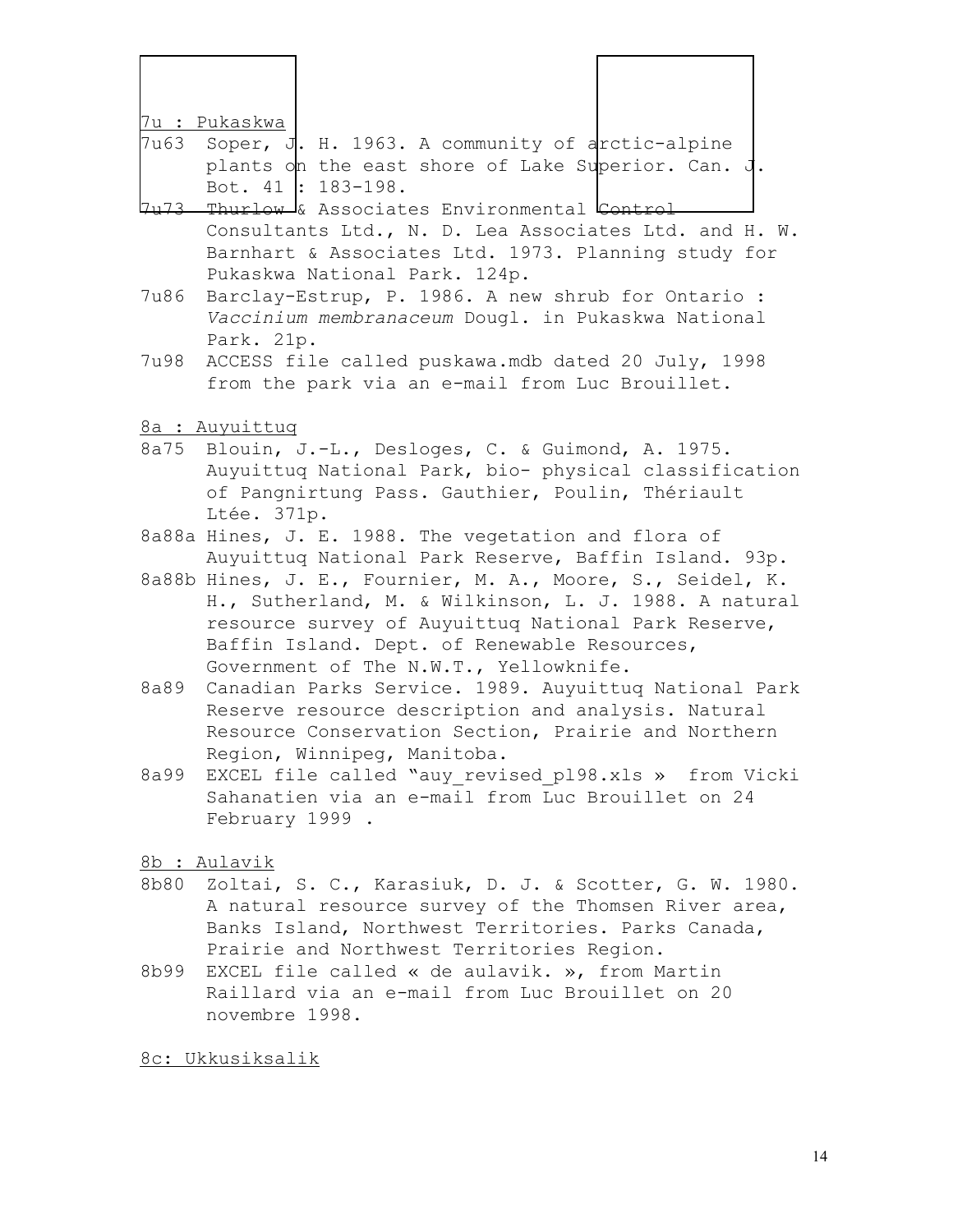8c87 Zoltai, S.C., G.L. Holroyd and G.W. Scotter. 1987. A natural resource survey of Wager Bay, Northwest Territories. Technical Report Series No. 25. Canadian Wildlife Service, Western & Northern Region, Edmonton.129 p.

#### 8e : Ellesmere Island (**Quttinirpaaq**)

- 8e68 Brassard, G. R. 1968. The vascular flora of Tanquary Fiord, Northern Ellesmere Island, N.W.T. Can. Field Nat. 82 : 103-113.
- 8e81 England, J., Kershaw, L., Lafarge-England, C. & Bednarski, J. 1981. Northern Ellesmere Island : a natural resource inventory. Dept. of Geography, University of Alberta, Edmonton. ca. 250p.
- 8e85 Soper, J. H. 1985. Botanical studies in the Lake Hazen region, northern Ellesmere Island, Northwest Territories, Canada. Publications in Natural Sciences. 67p.
- 8e94 Parks Canada. 1994. Resource description and analysis - Ellesmere Island National Park Reserve. 2 vols. Natural Resource Conservation Section, Parks Canada, Department of Canadian Heritage, Winnipeg.
- 8e99 EXCEL file called «Revised\_ELLE\_PLANTS.xls » from Vicki Sahanatien via an e-mail from Luc Brouillet on 6 novembre 1998.

#### 8g : Grasslands

 $\overline{\phantom{a}}$ 

- 8g66 Dix, R. L. 1966. Botanical reconnaissance of the proposed national park at Val Marie, Saskatchewan. 10p.
- 8g77 Abouguendia, Z. M. 1977. A preliminary vegetation map of the proposed Grasslands National Park. Parks Canada, Prairie and N.W.T. Region/Contract no. 510/77-129. 18p.
- 8g94 Michalsky, S. J. 1994. Vegetation of Grasslands National Park. 118p.
- 8g98 DBase file called «Grassland.dbf » dated 19 June, 1998 from Pat Fargey via an e-mail from Luc Brouillet.

#### 8n : Nahanni

8n76 Marsh, A. H. & Scotter, G. W. 1976. Vegetation survey and development recommendations for the Rabbitkettle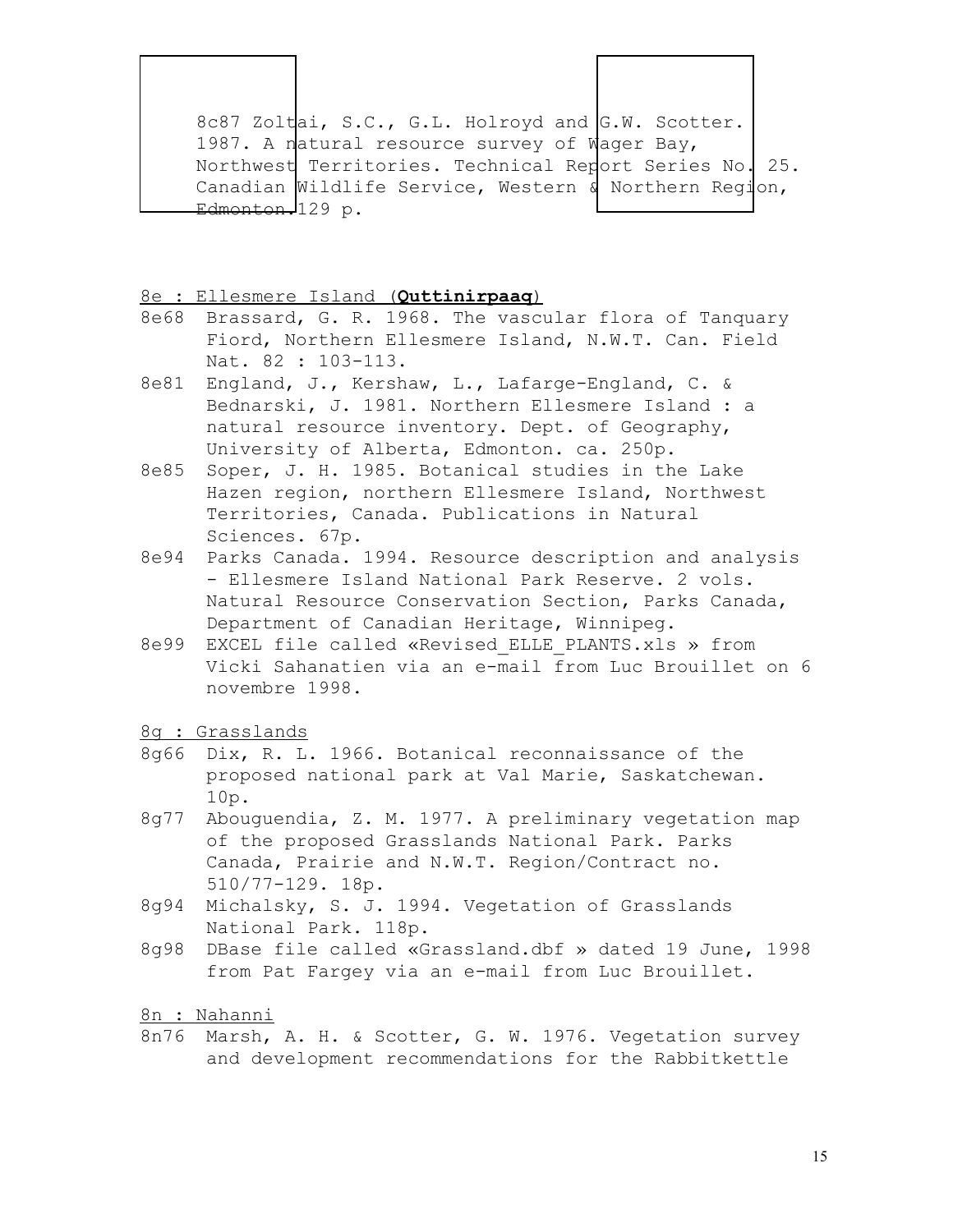area, Nahanni National Park. Canadian Wildlife Service, Edmonton, Alberta. 208p.  $8n77a$  Scotter, G. W. & Henry, J. D. 1977. Vegetation,

- wildlife and recreational assessment of Deadmen Valley, Nahanni National Park. Parks Canada, Prairie Region. 288p.
- 8n77b Talbot, S. S. & Gimbarzevsky, P. 1977. Catalog of vascular plants collected in The Nahanni National Park by the Forest Management Institute. 23p.
- 8n78a Cairns, A. L., Henry, J. D. & Scotter, G. W. 1978. Vegetation, wildlife, and recreation assessment of the Flat-South Nahanni Rivers confluence area, Nahanni National Park. Canadian Wildlife Service, Edmonton, Alberta. 259p.
- 8n78b Burton, P. J. 1978. Plant community succession in abandoned stream channels, Nahanni National Park, Northwest Territories. 90p.
- 8n78c Kershaw, H. M. 1978. Progress report Prairie Creek alluvial fan, Deadman Valley, Nahanni National Park, N.W.T. : a study of floristic composition and vegetation patterns. 20p.
- 8n79 Cody, W. J., Scotter, G. W. & Talbot, S. S. 1979. Additions to the vascular plant flora of Nahanni National Park, Northwest Territories. Nat. Can. 106 : 439-450.
- 8n84 Parks Canada. 1984. Nahanni National Park Reserve, resource description and analysis. Natural Resource Conservation Section, Parks Canada, Prairie Region, Winnipeg, Manitoba.
- 8n90 Integrated Environments Ltd., Ecological Land Surveys Ltd., Gaia Consultants, Lifeways of Canada Ltd. 1990. Yohin Lake resource inventory Nahanni National Park Reserve. ca. 170p.
- 8n98 EXCEL file called « NAHA P.xls » detaed 24 March, 1998, provenant de the park via an e-mail from Luc Brouillet.

8o : Sirmilik

 $\overline{\phantom{a}}$ 

8o83 Zoltai, S.C., K.J. Mc Cormick and G.W. Scotter. 1983. A Natural Resource Survey of Bylot Island and adjacent Baffin Island, Northwest Territories. Prepared for Parks Canada. 176 p.

8p : Prince Albert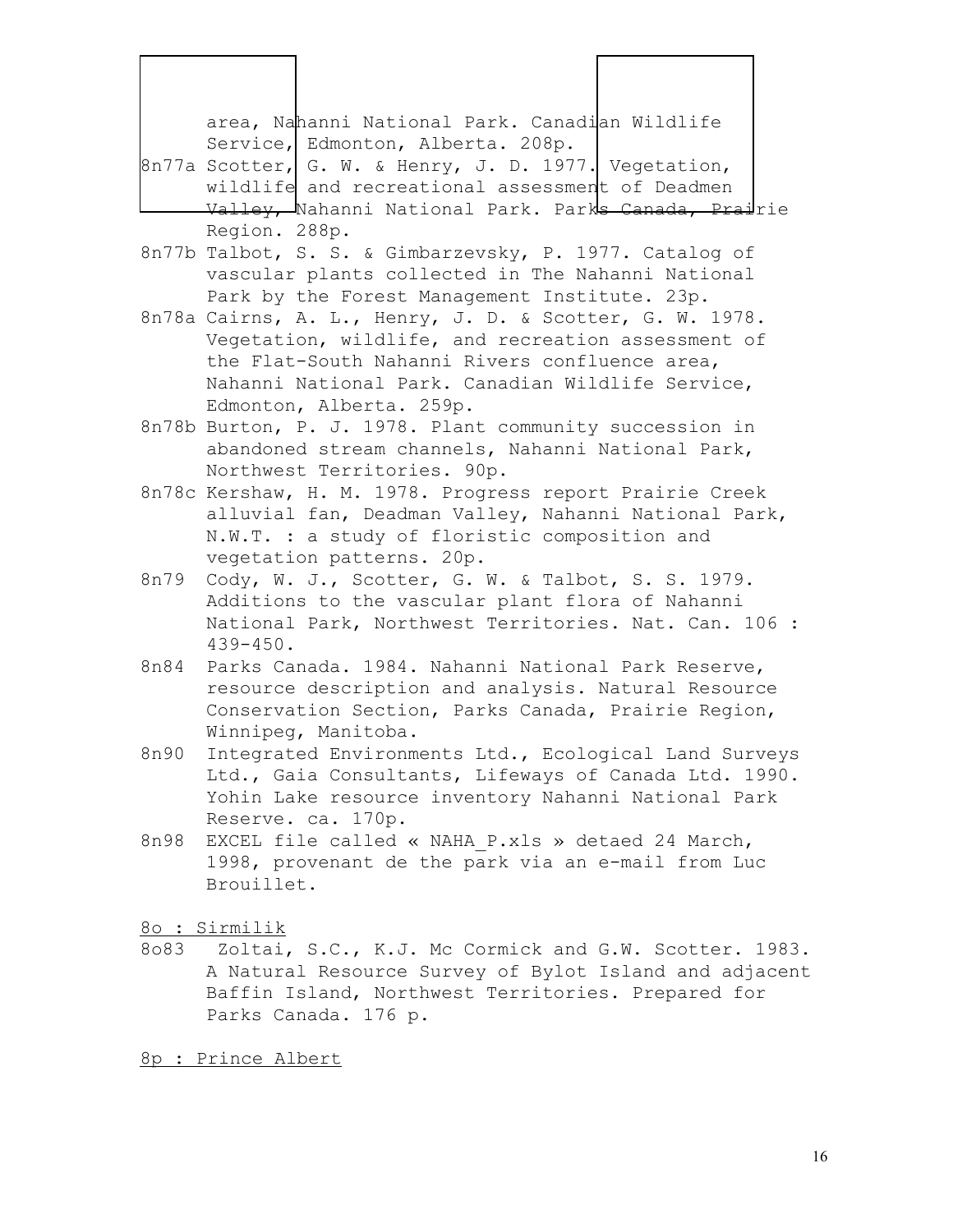|      | 8p68 Carbyn, L. N. 1968. Plants collected in Prince Albert                                                                                      |
|------|-------------------------------------------------------------------------------------------------------------------------------------------------|
|      | National Park during 1968. 3p.<br>8p86a Environment Canada, Parks. 1986. Prince Albert<br>National Park resource description and analysis, vol. |
|      | <del>1. 2 vol</del> s. Natural Resource Conservation Section,                                                                                   |
|      | Environment Canada, Parks, Prairie and Northern                                                                                                 |
|      | Region, Winnipeg. $p6/65 - 6/75$ .                                                                                                              |
|      | 8p86b Anions, D., Collingwood, L., Dixon, J., Ferguson, L.,<br>Minton, P., Petersen, D. & Tarleton, P. 1986. Interim                            |
|      | park conservation plan, Prince Albert National Park                                                                                             |
|      | 1986. Resource Conservation, Prince Albert National                                                                                             |
|      | Park.                                                                                                                                           |
| 8p92 | Hudson, J. H. (ed.). 1992. Non-cultivated vascular                                                                                              |
|      | flora of Prince Albert National Park. 47p.                                                                                                      |
| 8p99 | Pidwerbeski, Adam. 1997. Prince Albert National Park                                                                                            |
|      | Non-Cultivated Vascular Plants. Compiled by Adam                                                                                                |
|      | Pidwerbeski, Nature Interpreter, PANP (revised July                                                                                             |
|      | 1997) (not a publication, but a list).                                                                                                          |

8r : Riding Mountain

- 8r35 Halliday, W. E. D. 1935. Vegetation and site studies, Clear Lake, Riding Mountain National Park, Manitoba, summer 1932. 46p.
- 8r66 Bailey, R. H. 1966. The effect of resource use on vegetation in Riding Mountain National Park. Master's Thesis, University of Waterloo, Waterloo, Ont. 96p.
- 8r71 Johnson, K. L. 1971. Riding Mountain National Park 1971 species list. I.B.P. /(CT) Manitoba. 7p.
- 8r79 Shay, J. M. 1979. Vegetation and impact study of Deep Lake, Riding Mountain National Park. 147p.
- 8r84 Parks Canada. 1984. Riding Mountain National Park resource description and analysis. Natural Resource Conservation Division. Parks Canada, Prairie Region, Winnipeg, Manitoba. p8/31 - 8/42.
- 8r88 Cody, W. J. 1988. Plants of Riding Mountain National Park, Manitoba. Agriculture Canada Research Branch & Canadian Parks Service, Environment Canada. Publication 1818/E. 319p.
- 8r99 Flora of RMNP, 23-Nov-1998 EXCEL files « flora2.xls » and « rmflora.xls » from Steve McCanny via an e-amai from Luc Brouillet, 8 February 1999.

8t: Tuktut Nogait

8t Tuktut Nogait Zoltai, S.C., J. Sirois and G.W. Scotter. 1992. A natural resource survey of the Melville Hills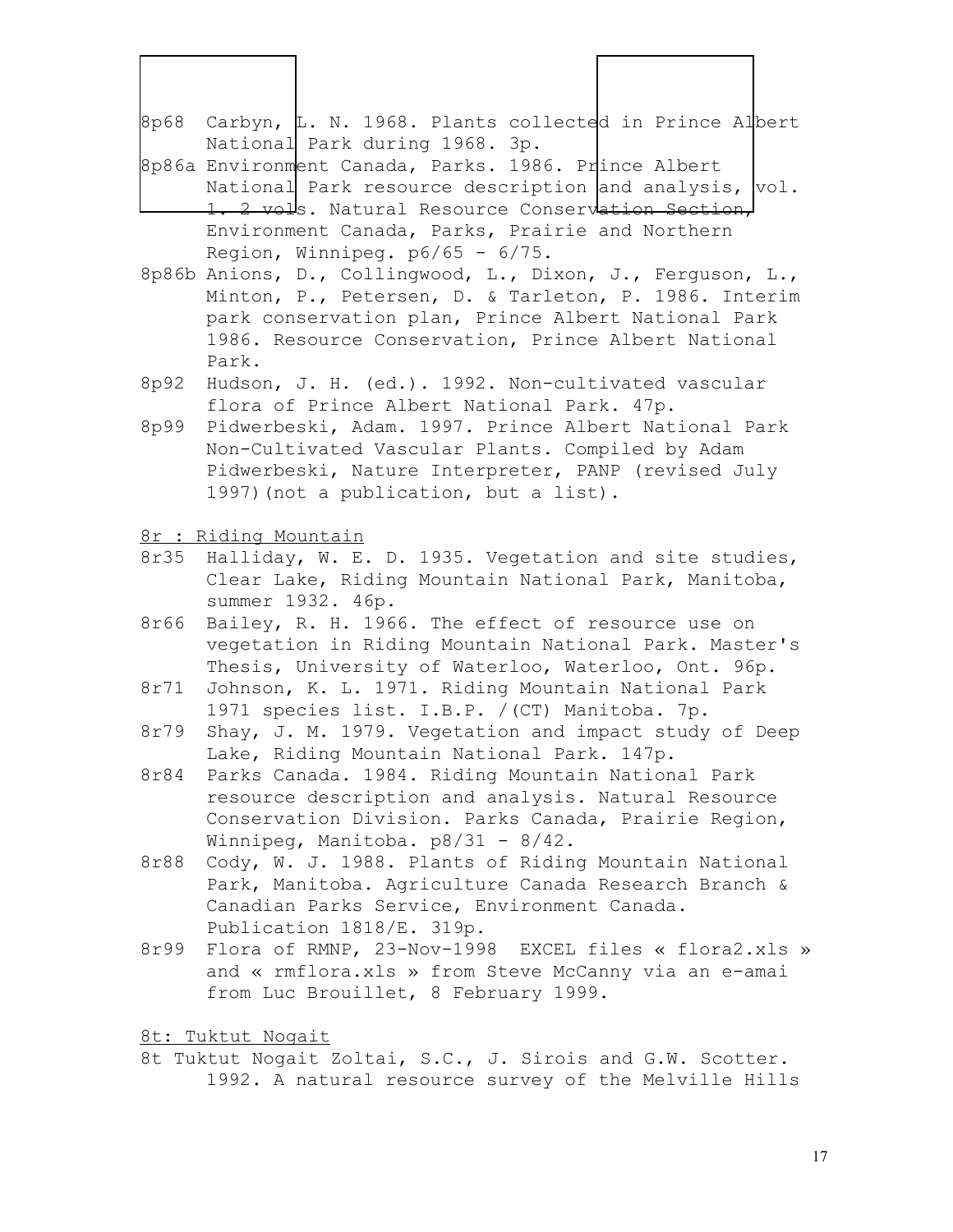region, Northwest Territories. Technical Report Series No. 135. Canadian Wildlife Service, Western & Northern Region, Yellowknife. 121 p.

#### 8u: Wapusk

- 8u82 Teillet, D.J. 1982. The Cape Churchill Wildlife Management Area Plan. Manitoba Natural Resources, Wildlife Branch. DRAFT.
- 8u88 ??. 1988. Cape Churchill, Wildlife Management Area. Manitoba Natural Resources, Wildlife Branch. 74 p.
- 8u94 Chartier, B. 1994. A birder's guide to Churchill. American birding Association Inc. Document incomplet venant par fax from Manitoba North (204-675-2026) date: 98-09-24. Part VII Plants of Churchill (au moins 106 pages)
- 8u96 Scott, P.A. 1996. Flora of Churchill, Manitoba (8th edition). Self Published. 45 p.
- 8w : Wood Buffalo
- 8w70 Dumais, M. 1970. Botanical excursion to Wood Buffalo National Park in late August 1970. 13p.
- 8w79a Cordes, L. D. *et al*. 1970-1979. Vegetation change in the Peace-Athabasca Delta. 5 vols. Parks Canada, Prairie Region/Contract nos. 1501-301, 75-54, 76-21, 77-69 & 78-70.
- 8w79b Airphoto Analysis Associates. 1979. Integrated resources survey, Wood Buffalo National Park, Alberta, N.W.T., vol. 2. 4 vols. Dept. of Indian and Northern Affairs, Parks Canada, Prairie Region.
- 8w98 WORD file « wbnpli~1.wd.doc » from Christina Kaiser via an e-mail from Luc Brouillet on 2 November 1998.
- 8w2000 File received from the park via e-mail in early summer 2000.
- 8y : Ivvavik
- 8y65 Drew, J. V. 1965. Landscape relationships of soils and vegetation in the forest - tundra ecotone, Upper Firth River Valley, Alaska-Canada. Ecol. Monogr. 35 : 285-306.
- 8y81 Wiken, E. B., Welch, D. M., Ironside, G. R. & Taylor, D. G. 1981. The Northern Yukon : an ecological land survey. Ecol. Land Classification Series, No. 6.
- 8y93 Canadian Parks Service. 1993. Northern Yukon National Park resource description and analysis, vol. 2. Natural Resource Conservation Section, Canadian Parks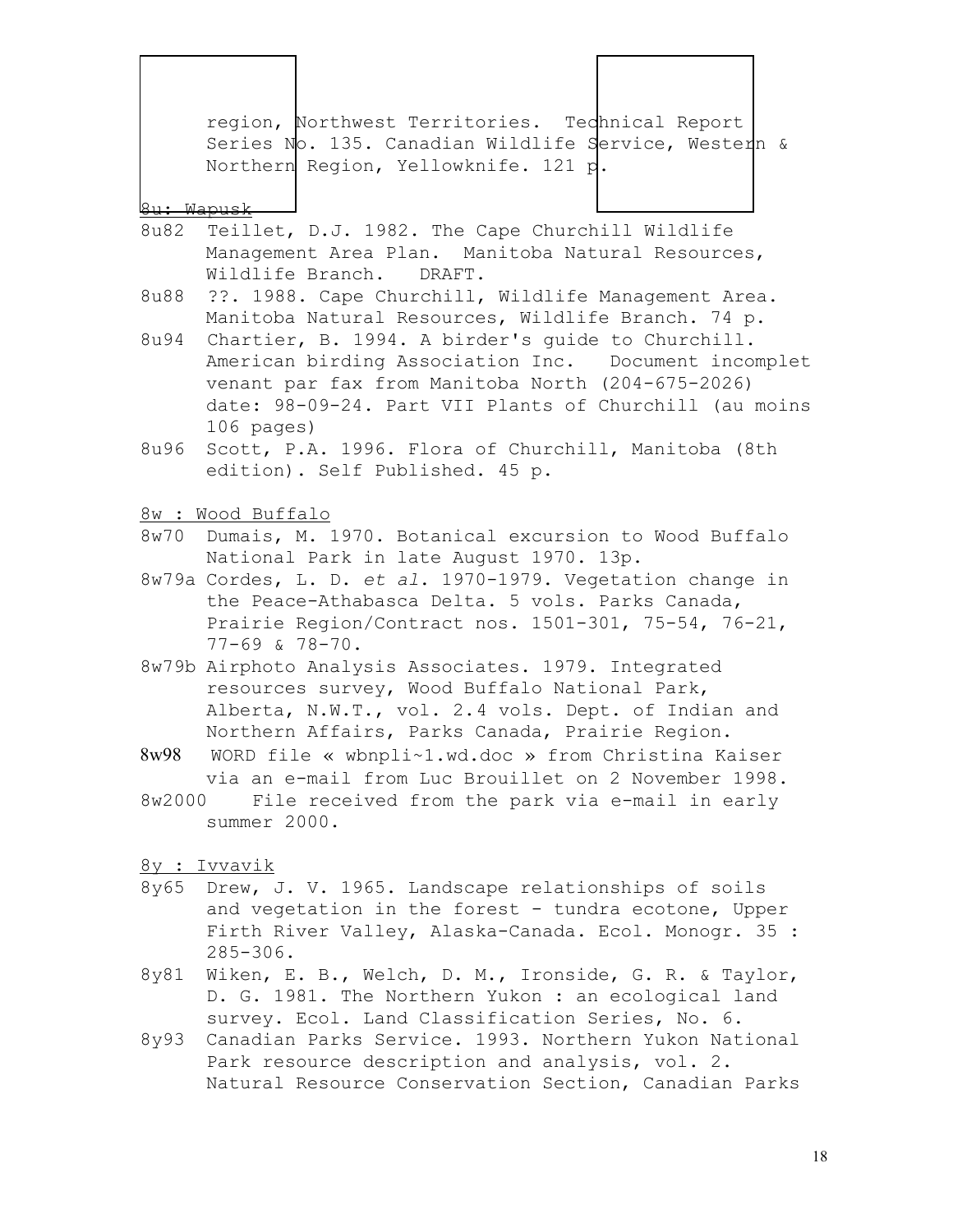Service, Prairie and Northern Region, Winnipeg.  $p8/61$  $-8/77$ . 8y98Fred Fax from Parks Canada (Calgary) Date: November 18 1998. From: Martin Raillard, To: Robert Alvo Subject: Ivvavik biodiversity lists. 26 p. 9b : Banff 9b66 Ogilvie, R. T. 1966. List of plant specimens collected, Banff National Park, 1965- 1966. 13p. 9b67 Stringer, P. W. 1967. Vascular plants recorded for low-elevation grassland areas in Banff, Jasper and Waterton national parks. 9p. 9b68b Scotter, G. W. 1968. Plants of Banff National Park and adjacent regions of British Columbia. 7p. 9b69a Bird, C. D. 1969. Collections made in Banff National Park (1958, 1960, 1962 1966, 1967, 1968, Addendum 1970, Addendum 1971). 150p. 9b69b Beamish, K. I. 1969. List of specimens collected in the Jasper and Banff National parks in August 1969. 2p. 9b72 Willard, T. 1972. Vegetation map of the Vermilion Burn. 26p. 9b73 Winterbottom, K. M. 1973. Avalanche slope vegetation, Vermilion Pass Burn. 49p. 9b74 Marsh, A. H. 1974. The botany and natural history of Middle Springs Swamp, Banff, Alberta. Can. Field-Nat. 88 : 129-140. 9b77 Guy, R. 1977. Vegetation maps and floristic list for the Vermilion Pass Burn, 1976. 49p. 9b82 Holland, W. D. & Coen, G. M. (eds.). 1982. Ecological (biophysical) land classification of Banff and Jasper national parks, vol. II : Soil and vegetation resources. Publication no. SS-82-44, Alberta Institute of Pedology, The University of Alberta, Edmonton. ca. 550p. 9b85a Achuff, P. L. & Corns, I. G. W. 1985. Plants new to Alberta from Banff and Jasper National parks. Can. Field-Nat. 99 : 94-98. 9b85b Parks Canada. 1985. Banff National Park resource description and analysis, vol. 1. Natural Resource Conservation Division. Parks Canada, Prairie Region. p280-316. 9b93 Achuff, P. L. 1993. Vascular plants of the mountain national parks : species list and a database. Western  $\overline{\phantom{a}}$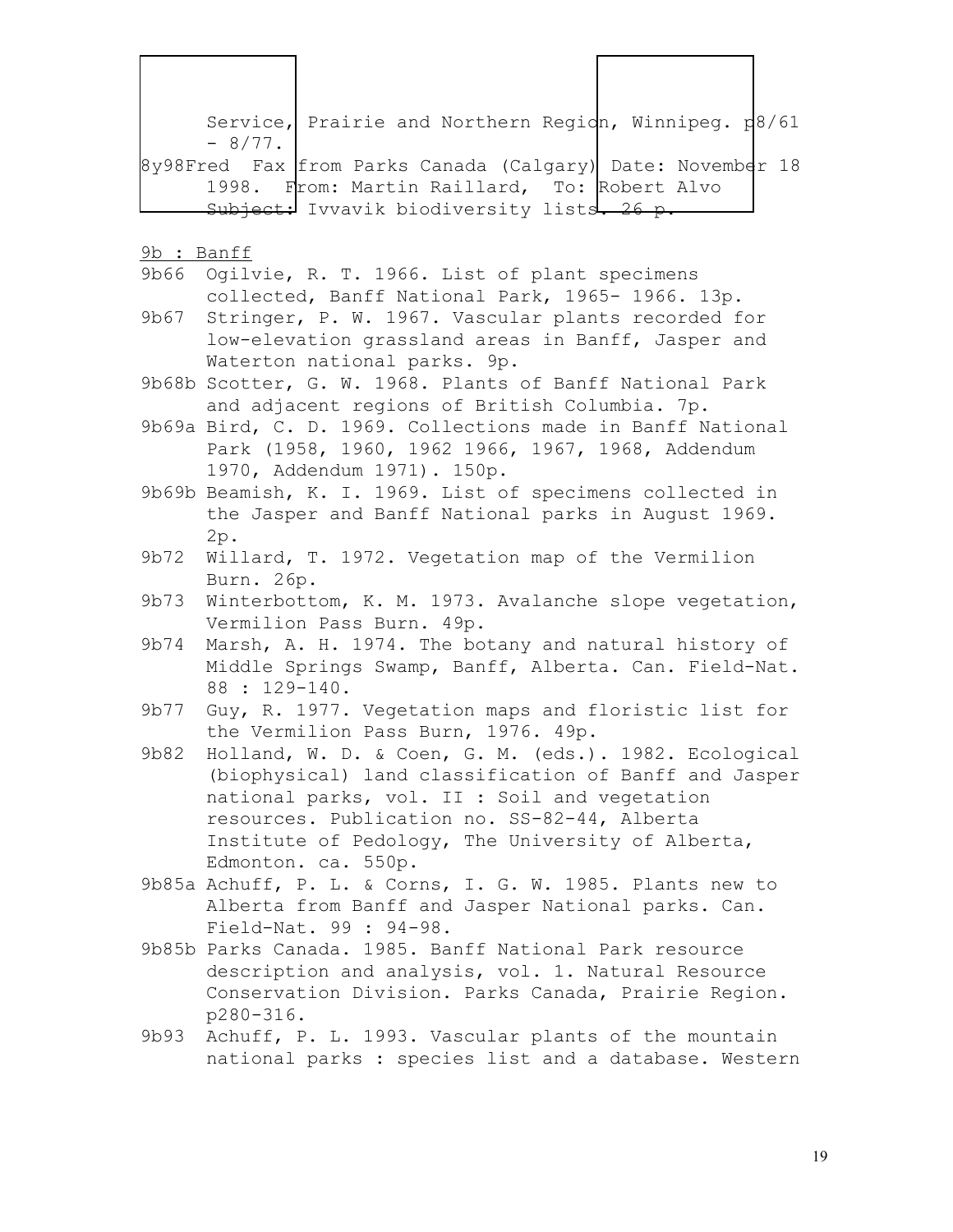Regional Office, Canadian Parks Service, Calgary, Alberta. 43p. 9b98achuff Comments on SOP Vascular Plant Lists for 7 Mtn NPks (Brouillet et al. 1997) WordPerfect file sopvpn.wpd dated 2 August, 1998 from Peter Achuff via an e-mail from Luc Brouillet.  $\overline{\phantom{a}}$ 

- 9e : Elk Island
- 9e79 Polster, D. F. 1979. Vegetation classification and evaluation - Elk Island National Park. Parks Canada, Western Region/Contract no. 105-77. 137p.
- 9e80 Blyth, C. 1980. Vegetation management plan, Elk Island National Park. 85p.
- 9e86 Seel, K. E. (ed.). 1986. Elk Island National Park resource description and analysis, vol. 1. Natural Resources Conservation Division. Parks Canada, Western Region. p194-207.
- 9b98achuff Comments on SOP Vascular Plant Lists for 7 Mtn NPks (Brouillet et al. 1997) WordPerfect file sopvpn.wpd dated 2 August, 1998 from Peter Achuff via an e-mail from Luc Brouillet.
- 9j : Jasper
- 9j66a Beil, C. E. 1966. Jasper National Park research report. 11p.
- 9j66b Scotter, G. W. 1966. Vascular plants from Jasper National Park, Alberta. 2p.
- 9j67a Stringer, P. W. 1967. Vascular plants recorded for low-elevation grassland areas in Banff, Jasper and Waterton national parks. 9p.
- 9j67 Hrapko, J. O. 1967. An ecological study of the alpine tundra vegetation of Signal Mountain during the summer of 1967. N. R. C. Operating Grant no. A-2570. 8p.
- 9j68 Kuchar, P. 1968. The alpine tundra communities and physical environments of the Bald Hills area, Maligne Range, Jasper National Park. 7p.
- 9j69b Beamish, K. I. 1969. List of specimens collected in the Jasper and Banff National parks in August 1969. 2p.
- 9j70 Hrapko, J. O. 1970. An ecological study of the alpine plant communities on Signal Mountain, Jasper National Park. Master's Thesis, University of Alberta. 307p.
- 9j71 Hettinger, L. R. 1971. A comparative synecological and distributional study of the montane, subalpine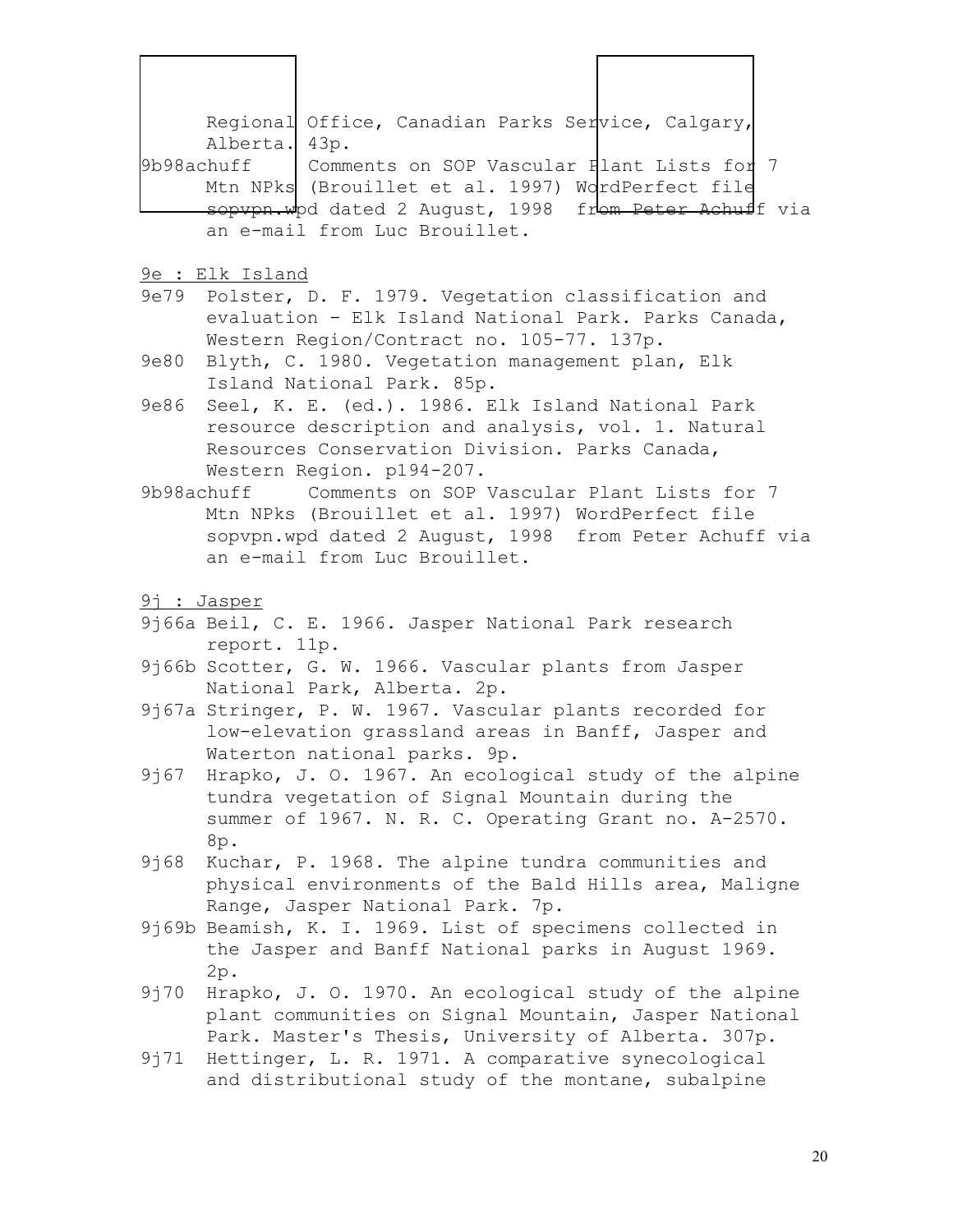plant communities in the Vine Creek basin, Jasper National Park. 9p.

9j72 Hettinger, L. R. 1972. Vine Creek drainage basin, Jasper National Park, Alkberta. 13p.

- La Roi, G. H. 1975. A study of vegetation in relation to elevation and fire history in the Athabasca river valley near Jasper townsite, Jasper National Park. Parks Canada, Western Region/Contract no. 74-48. 291p.
- 9j78a Hamilton, E. 1978. The alpine vegetation of Marmot Basin and the impact of ski activities : final report. 163p.
- 9j78b Hrapko, J. O. 1978. The alpine tundra vegetation of Signal Mountain, Jasper National Park. Can. J. Bot. 56 : 309-332.
- 9<sup>180</sup> University of Alberta, Department of Botany. 1980. Checklist of the vascular plant species of the Jasper Lake dunes area, Jasper National Park. 22p.
- 9j82 Holland, W. D. & Coen, G. M. (eds.). 1982. Ecological (biophysical) land classification of Banff and Jasper national parks, vol. II : Soil and vegetation resources. Publication no. SS-82-44, Alberta Institute of Pedology, The University of Alberta, Edmonton. ca. 550p.
- 9j85a Achuff, P. L. & Corns, I. G. W. 1985. Plants new to Alberta from Banff and Jasper National parks. Can. Field-Nat. 99 : 94-98.
- 9j85b Parks Canada. 1985. Banff National Park resource description and analysis, vol. 1. Natural Resource Conservation Division. Parks Canada, Prairie Region. p280-316.
- 9j87 Seel, K. E. & Strachan, J. E. (eds). 1987. Jasper National Park resource description and analysis, vol 1. Natural Resources Conservation Division, Parks Canada, Western Region. p316 - 340.
- 9j89 MacCallum, B. 1989. Assessment of fire effects on vegetation and wildlife of The Henry House prescribed fire, Jasper National Park : interim report. Natural Resource Conservation, Canadian Parks Service, Western Region, Calgary, Alberta. 40+p.
- 9j93 Achuff, P. L. 1993. Vascular plants of the mountain national parks : species list and a database. Western Regional Office, Canadian Parks Service, Calgary, Alberta. 43p.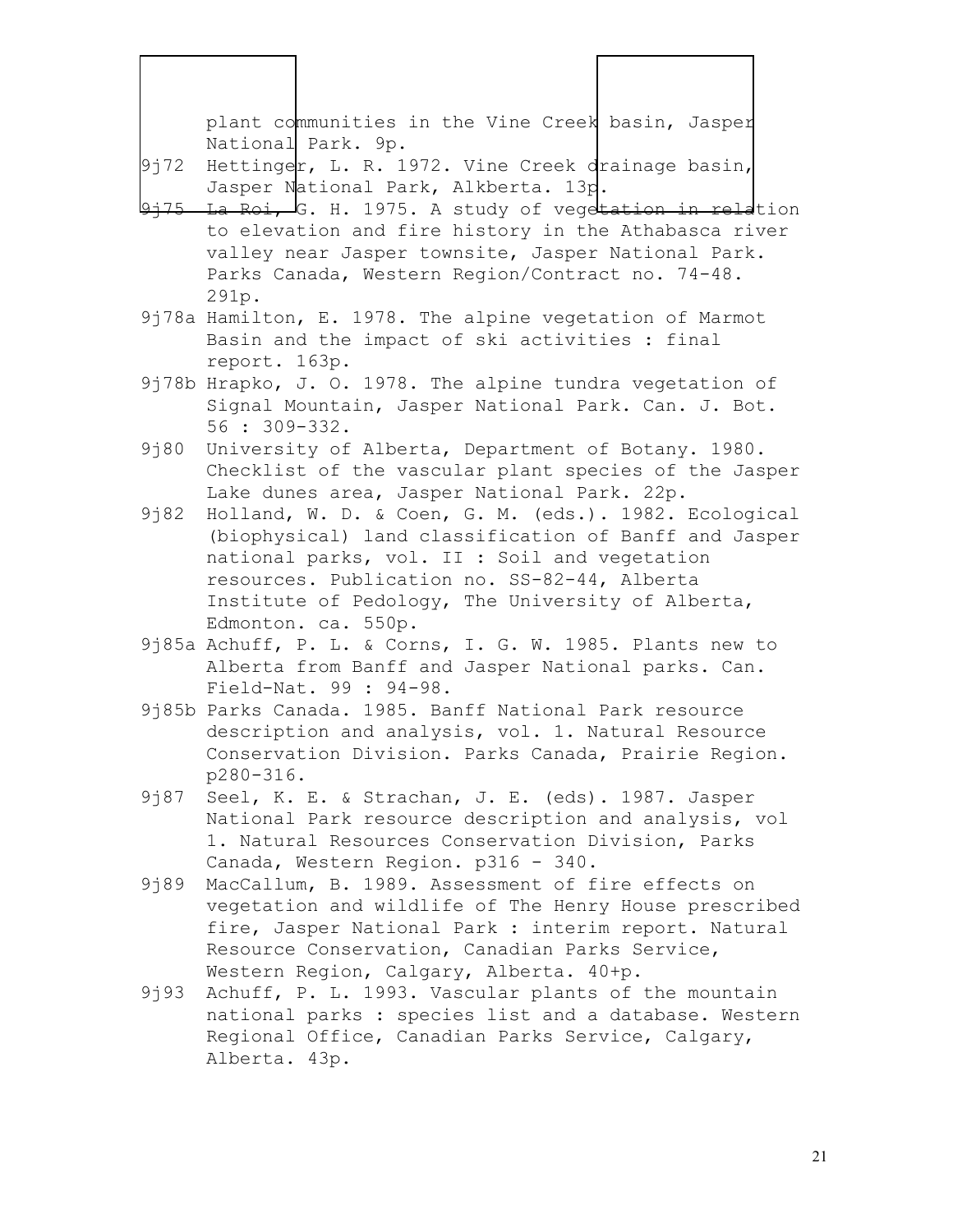| 9i98achuff | Comments on SOP Vascular Plant Lists for 7            |  |
|------------|-------------------------------------------------------|--|
|            | Mtn NPks (Brouillet et al. 1997) WordPerfect file     |  |
|            | sopvpn.wpd dated 2 August, 1998 from Peter Achuff via |  |
|            | an e-mail from Luc Brouillet.                         |  |

9k : Kootenay

 $\overline{\phantom{a}}$ 

- 9k76 Dubé, D. E. 1976. Early plant succession following a 1968 wildfire in The subalpine zone of the Vermilion Pass, Kootenay National Park. Master's Thesis, University of Alberta. 233p.
- 9k77 Guy, R. 1977. Vegetation maps and floristic list for the Vermilion Pass Burn, 1976. 49p.
- 9k84 Achuff, P. L., Holland, W. D., Coen, G. M. & Van Tighem, K. 1984. Ecological land classification of Kootenay National Park, British Columbia; vol. I : Integrated resource description. Publication no. M-84-10. Albert Institute of Pedology, University of Alberta, Edmonton. 373+p.
- 9k93 Achuff, P. L. 1993. Vascular plants of the mountain national parks : species list and a database. Western Regional Office, Canadian Parks Service, Calgary, Alberta. 43p.
- 9k95 Kay, C. E. 1995. A preliminary assessment of the condition and trend of aspen communities in Kootenay National Park ; implications for ecosystem management and ecological integrity. Parks Canada, Kootenay National Park, Radium, B. C. 141p.
- 9k98achuff Comments on SOP Vascular Plant Lists for 7 Mtn NPks (Brouillet et al. 1997) WordPerfect file sopvpn.wpd dated 2 August, 1998 from Peter Achuff via an e-mail from Luc Brouillet.

9w : Waterton Lakes

- 9w67 Stringer, P. W. 1967. Vascular plants recorded for low-elevation grassland areas in Banff, Jasper and Waterton national parks. 9p.
- 9w68 Scotter, G. W. 1968. Plants of Banff National Park and adjacent regions of British Columbia. 7p.
- 9w73a Kuchar, p. 1973. Habitat types of Waterton Lakes National Park. Dept. of Indian Affairs & Northern Development, National & Historic Parks Branch/ Contract no. WR 54-72. 290p.
- 9w77 Trottier, G. C. 1977. Vegetation change in response to protection from grazing in the fescue grassland of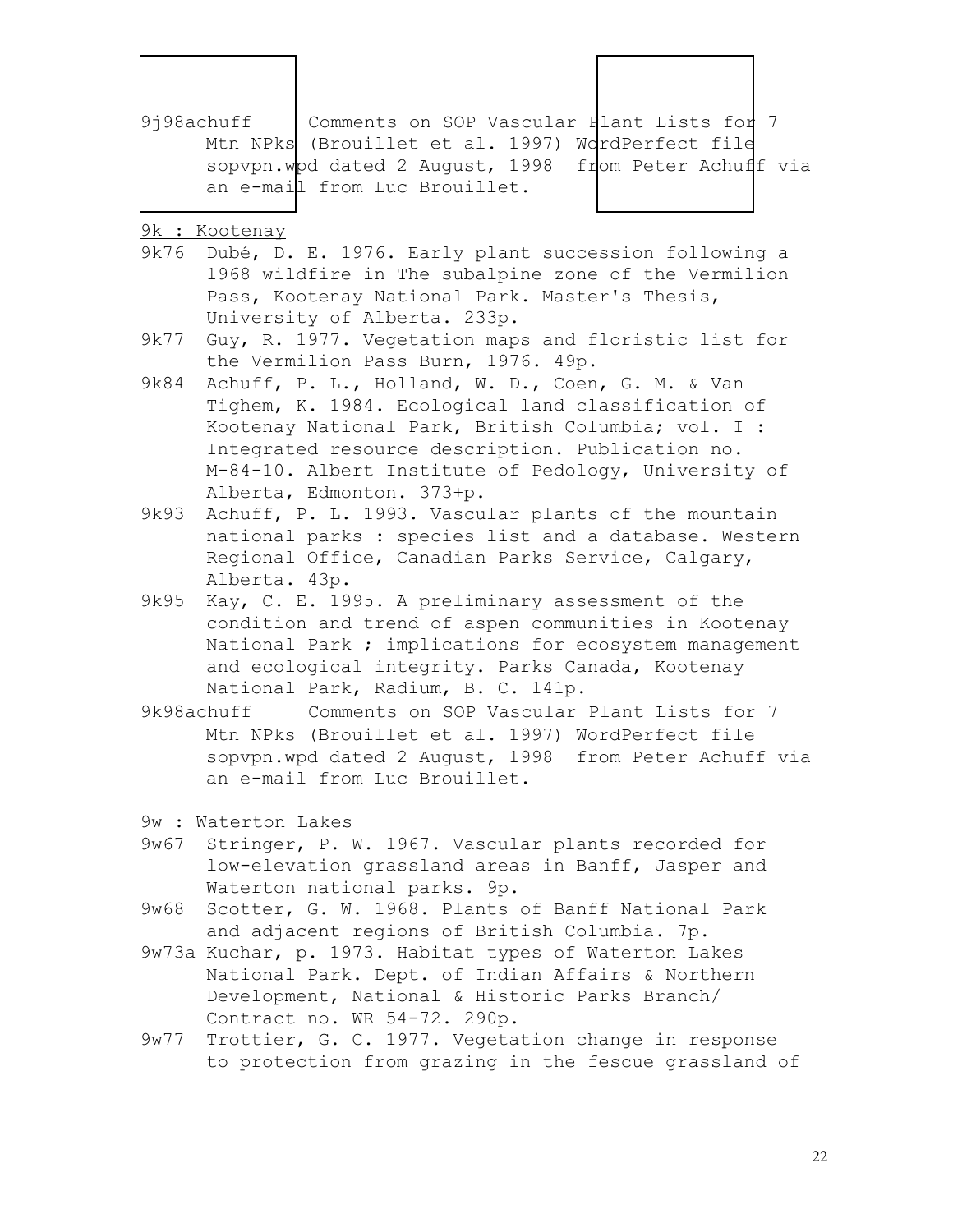|            | Waterton Lakes National Park. Canadian Wildlife<br>Service, Edmonton, Alberta. 54p.<br>$9w84a$ Kuijt, J. 1982. A flora of Waterton Lakes National<br>Park. The University of Alberta Press, Edmonton,<br>Alberta. 684p. |
|------------|-------------------------------------------------------------------------------------------------------------------------------------------------------------------------------------------------------------------------|
|            | 9w84b Parks Canada. 1984. Waterton Lakes National Park                                                                                                                                                                  |
| 9w93       | resource description and analysis, vol. 1. Natural<br>Resource Conservation, Canadian Parks Service,<br>Western Region. p175 - 178.<br>Achuff, P. L. 1993. Vascular plants of the mountain                              |
|            | national parks : species list and a database. Western<br>Regional Office, Canadian Parks Service, Calgary,<br>Alberta. 43p.                                                                                             |
| 9w98       | WORD file « welcapa.doc » from the park via an e-mail<br>from Luc Brouillet.                                                                                                                                            |
|            | 9w98achuff Comments on SOP Vascular Plant Lists for 7                                                                                                                                                                   |
|            | Mtn NPks (Brouillet et al. 1997) WordPerfect file<br>sopvpn.wpd dated 2 August, 1998 from Peter Achuff via<br>an e-mail from Luc Brouillet.                                                                             |
| 9y : Yoho  |                                                                                                                                                                                                                         |
|            | 9y78 Kuchar, P. 1978. The vegetation of Yoho National<br>Park. Parks Canada, Western Region/Contract nos.<br>34-73 & 29-74. 397p.                                                                                       |
| 9y82       | Coen, G. M. & Kuchar, P. 1982. Biophysical<br>(ecological) inventory of Yoho National Park. 92p.                                                                                                                        |
| 9y83       | Parks Canada. 1983. Yoho National Park resource<br>description and analysis, vol. 1. Natural Resource<br>Conservation, Canadian Parks Service, Western Region.<br>$n214 - 223$ .                                        |
| 9y93       | Achuff, P. L. 1993. Vascular plants of the mountain<br>national parks : species list and a database. Western<br>Regional Office, Canadian Parks Service, Calgary,<br>Alberta. 43p.                                      |
| 9y98achuff | Comments on SOP Vascular Plant Lists for 7<br>Mtn NPks (Brouillet et al. 1997) WordPerfect file<br>sopvpn.wpd dated 2 August, 1998 from Peter Achuff via<br>an e-mail from Luc Brouillet.                               |
|            | 10g : Glacier<br>10g69 Beamish, K. I. 1969. List of specimens collected in<br>the Jasper and Banff National parks in August 1969.<br>2p.                                                                                |
|            |                                                                                                                                                                                                                         |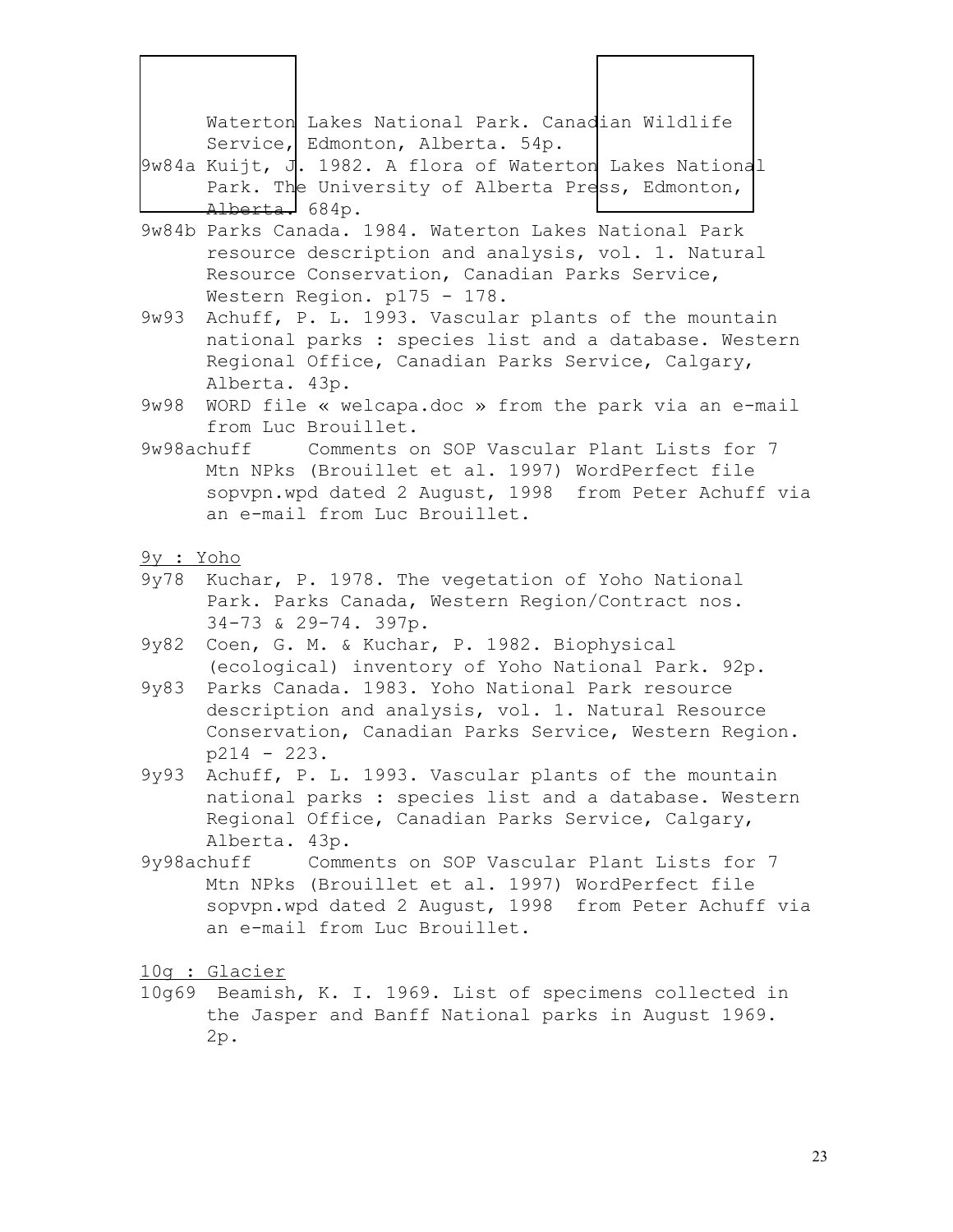| 10g69 Soper, J. H., Szczawinski, A. F. & Shchepanek, M. J.                                                  |
|-------------------------------------------------------------------------------------------------------------|
|                                                                                                             |
| National Park, B. C. (Balu Pass, Cougar Valley). 4p.                                                        |
| 10g73 Haber, E. 1973. Trailside botany of Glacier Natidnal                                                  |
|                                                                                                             |
| 10g80 Haber, E. 1980. Vascular plants of Glacier National                                                   |
|                                                                                                             |
|                                                                                                             |
|                                                                                                             |
|                                                                                                             |
|                                                                                                             |
|                                                                                                             |
| National Parks, British Columbia, vol. 1 : Integrated                                                       |
|                                                                                                             |
| Alberta Institute of Pedology, University of Alberta,                                                       |
|                                                                                                             |
|                                                                                                             |
|                                                                                                             |
|                                                                                                             |
| 10g93 Achuff, P. L. 1993. Vascular plants of the mountain                                                   |
| national parks : species list and a database. Western                                                       |
|                                                                                                             |
|                                                                                                             |
| Park, British Columbia. National Museum of Natural<br>10g93a Reisenleiter, H. & Zielinski, M. 1993. Glacier |

10g98achuff Comments on SOP Vascular Plant Lists for 7 Mtn NPks (Brouillet et al. 1997) WordPerfect file sopvpn.wpd dated 2 August, 1998 from Peter Achuff via an e-mail from Luc Brouillet.

10k : Kluane

- 10k74a Douglas, G. W. 1974. A reconnaissance survey of the vegetation of Kluane National Park. 219p.
- 10k74b Mackenzie-Grieve, G. R. 1974. An ecological assessment of the Kathleen Lake campground area, Kluane National Park. 73p.
- 10k74c Neily, W. P. 1974. Vascular plants of Kluane National Park according to Hultén (1968). 43p.
- 10k75 Hoefs, M. 1975. Phytosociological analysis and synthesis of Sheep Mountain, southwest Yukon Territory, Canada. Syesis 8 (suppl. 1) : 125-228.
- 10k87 Environment Canada, Parks. 1987. Kluane National Park resource description and analysis, vol. 2. Natural Resource Conservation Section, Environment Canada, parks, prairie and Northern Region, Winnipeg. p.8/87  $-8/157$ .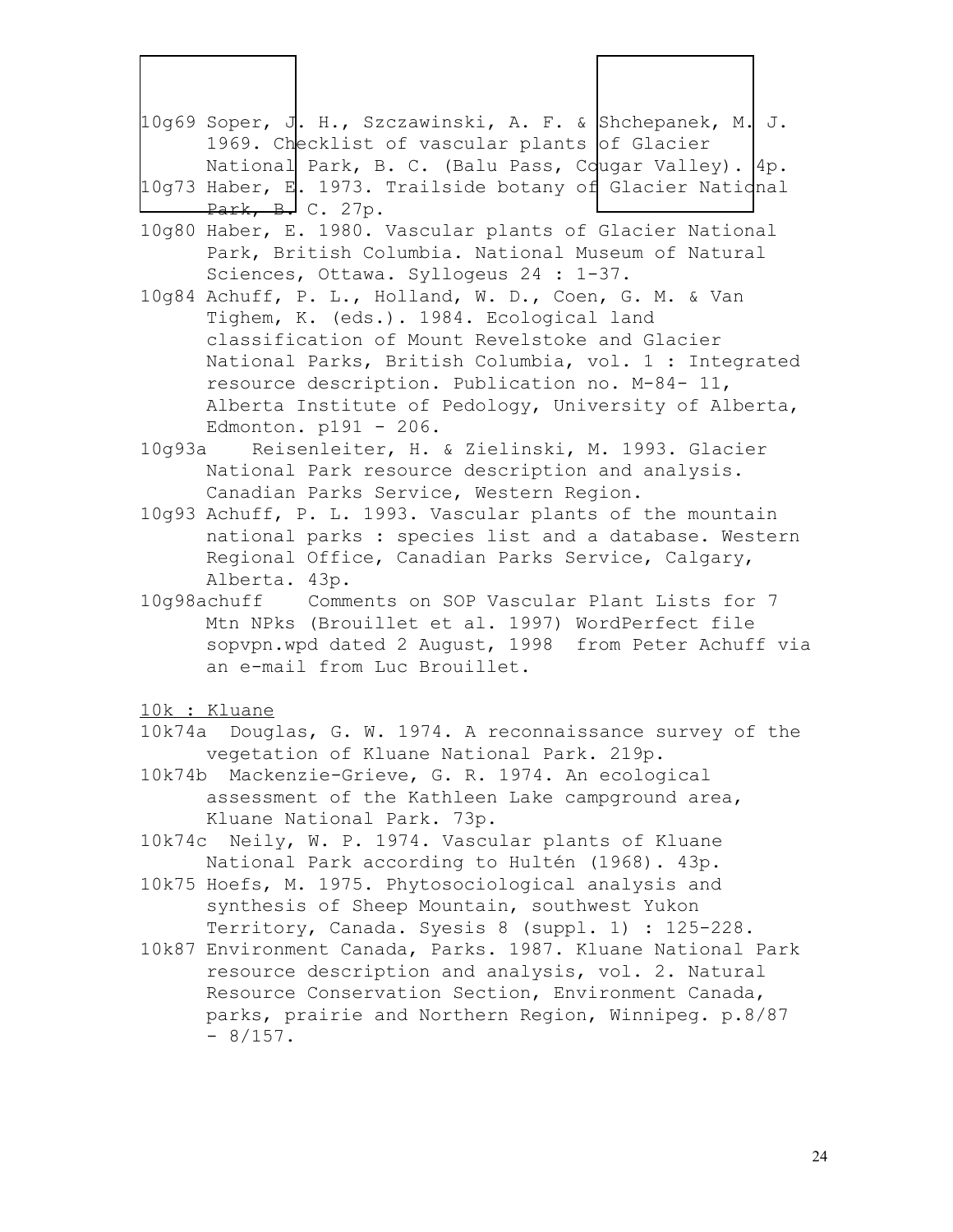10k99 Craig McKinnon comment received by e-mail on 26 October 1998 to: Robert Alvo/HullOttawa/PCH/CA Subject: species list.

#### 10m : Mount Revelstoke

- 10m74a Landals, M. 1974. An ecological assessment of the Summit area, Mount Revelstoke National Park. Parks Canada, Western Region/Contract no. 74-48.
- 10m74b Soper, J. H. & Szczawinski, A. F. 1974. Mount Revelstoke National Park - wildflowers. ca. 16p.
- 10m84 Achuff, P. L., Holland, W. D., Coen, G. M. & Van Tighem, K. (eds.). 1984. Ecological land classification of Mount Revelstoke and Glacier National Parks, British Columbia, vol. 1 : Integrated resource description. Publication no. M-84- 11, Alberta Institute of Pedology, University of Alberta, Edmonton. p191 - 206.
- 10m93 Achuff, P. L. 1993. Vascular plants of the mountain national parks : species list and a database. Western Regional Office, Canadian Parks Service, Calgary, Alberta. 43p.
- 10m98achuff Comments on SOP Vascular Plant Lists for 7 Mtn NPks (Brouillet et al. 1997) WordPerfect file sopvpn.wpd dated 2 August, 1998 from Peter Achuff via an e-mail from Luc Brouillet.
- 10p : Pacific Rim
- 10p65 Wade, L. K. 1965. Vegetation and history of the sphagnum bogs of the Tofino area, Vancouver Island. Master's Thesis.
- 10p71 Malis, R. P. 1971. List of plants collected during the months of May, June, and July 1971, in Pacific Rim National Park. 6p.
- 10p73 Bell, M. A. M. 1973. Flora and vegetation of Pacific Rim National Park. 2 vols. Parks Canada, Western Region/Contract nos. 84-71 & 83-72. 395p.
- 10p74a Foskett, D. R. (ed.). 1974. Rare plants which should not be collected even under permit in Pacific Rim National Park. 5p.
- 10p74b Cordes, L. D. 1974. Vegetation and flora of the West Coast Trail, phase III of Pacific Rim National Park. Parks canada, Western Region/Contract no. 73-15. 205p.